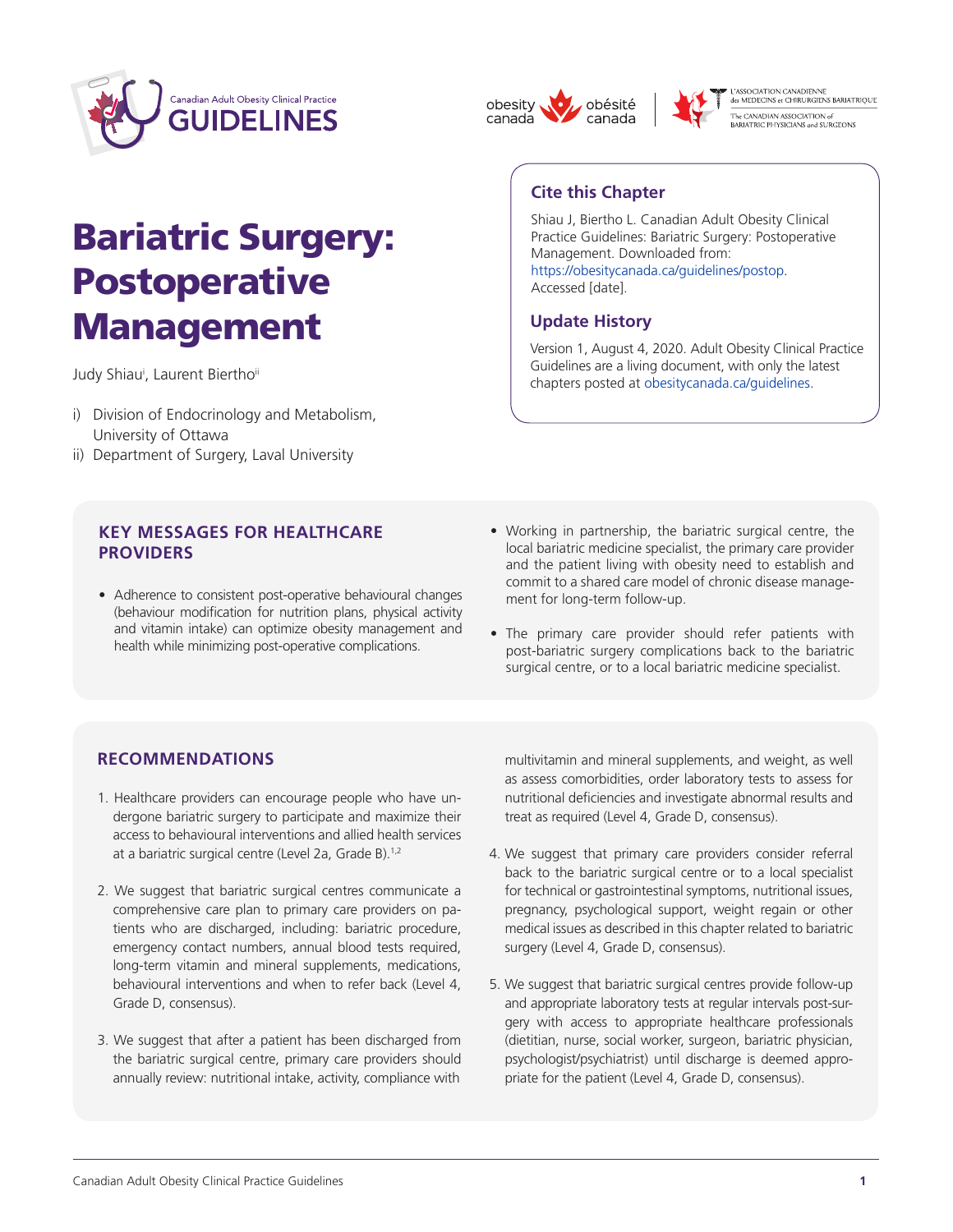## **KEY MESSAGES FOR PATIENTS LIVING WITH OBESITY WHO HAVE HAD BARIATRIC SURGERY**

- 1. If you have had bariatric surgery, it is important for you to take your nutritional supplements lifelong and to continue to follow the post-bariatric surgical nutrition plan, exercise and any other recommendations given by your original specialist team. By doing this, you will increase your chances of staying healthy and reduce complications that can arise from bariatric surgery.
- 2. Attend all scheduled appointments and programming offered by your bariatric surgical site. Once you are discharged from the bariatric surgical site, schedule annual appointments with your primary care provider to check your bloodwork, reassess your medications and address any issues related to changes in your weight.
- 3. After bariatric surgery, it is possible that there can be a negative impact on mood, relationships, body image, development of addictions and reduced ability to cope with stress. If you are struggling, discuss this with your original specialist team or, if you have been discharged, with your primary care provider.
- 4. Remember that your lowest weight post-surgery will occur between 12 to 18 months. After this, there is a natural increase in weight that occurs. If you are gaining excessive amounts of weight, discuss this with your bariatric team or primary care provider.
- 5. If you are 12 to 18 months post-bariatric surgery and are planning a pregnancy, discuss this with your bariatric team, primary care provider and obstetrician.

## **Post-bariatric surgery health behaviour changes**

#### **Post-bariatric surgery diet**

Centres that perform bariatric surgery will typically provide patients with a dietary protocol to follow. Initially, over several weeks, patients transition from liquid, to soft and then to a solid diet. Over the long term, patients are encouraged to follow a structured post-bariatric surgical diet involving small portions, three to five balanced and structured meals and healthy snacks (chew foods slowly and avoid sweets). For beverages, patients should not eat and drink at the same time (avoid liquids within 30 minutes of eating solids). Carbonated beverages and caffeinated drinks are to be avoided, as the phosphoric acid and caffeine, respectively, can increase the risk of ulcerations.

After bariatric surgery, patients need to follow a low-fat, moderate carbohydrate and high-protein diet. Post-operative protein recommendations range from 1.2 to 1.5 g/kg/day based on goal body weight (minimum of 60 g protein/day for laparoscopic sleeve gastrectomy/Roux-en-Y gastric bypass, and 80–120 g/day for duodenal switch). Consulting a registered dietitian can support changes in eating behaviours and guide patients on their nutrition needs.<sup>3</sup> There is no advantage to prescribing alternate diets (e.g. low carbohydrate, high protein), probiotics or amino acids.4-6

#### **Other behavioural changes to consider**

Alcohol intake should be minimal or avoided due to changes in pharmacokinetics. For example, in women who are post Rouxen-Y gastric bypass, two alcoholic beverages are equivalent in absorption to four alcoholic beverages.<sup>7</sup> Seven percent of patients report new high-risk alcohol use one year after bariatric surgery, though, on a more positive note, half who reported high-risk alcohol use before surgery discontinued high-risk drinking.<sup>7</sup>

**Activity:** Long term, a standard of 150 to 300 minutes of activity/week is recommended for post-bariatric surgical patients. Post-operative higher-volume exercise can help promote further weight loss<sup>8-10</sup> but sustaining this level activity is difficult.<sup>11</sup>

**Smoking cessation:** Abstention from cigarettes is recommended. Cigarette smoking can increase risk of peptic ulcer disease, particularly marginal ulcers.

**Marijuana:** There is a paucity of studies on the use of marijuana post bariatric surgery. One concern would be the impact of weight loss and the chronic use of marijuana, which is traditionally known for its "munchies" effect. At this point, moderation, if not abstention, would be a safe recommendation.

#### **Post-bariatric surgery vitamin supplementation**

The evidence for the role of vitamin supplementation (amount, duration) varies depending on which vitamin, mineral or type of bariatric procedure are studied. Generally, some type of vitamin supplementation is needed for all bariatric surgical procedures, with tailoring for those that have a hypoabsorptive component (Roux-en-Y gastric bypass, duodenal switch).

Practically, it makes sense that a standardized minimum prescription of vitamins be set for all bariatric surgeries. It is a natural human tendency to eventually forget taking supplements. Setting a standard means that clinicians can be consistent in their messaging about taking vitamins. Deficiencies of vitamins and some minerals can leave serious and potentially nonreversible side effects. Frequency of laboratory monitoring may vary depending on the individual and type of procedure, but at minimum an annual check should be conducted to ensure that patients are not becoming malnourished. Tables 1 and 2 summarize the recommen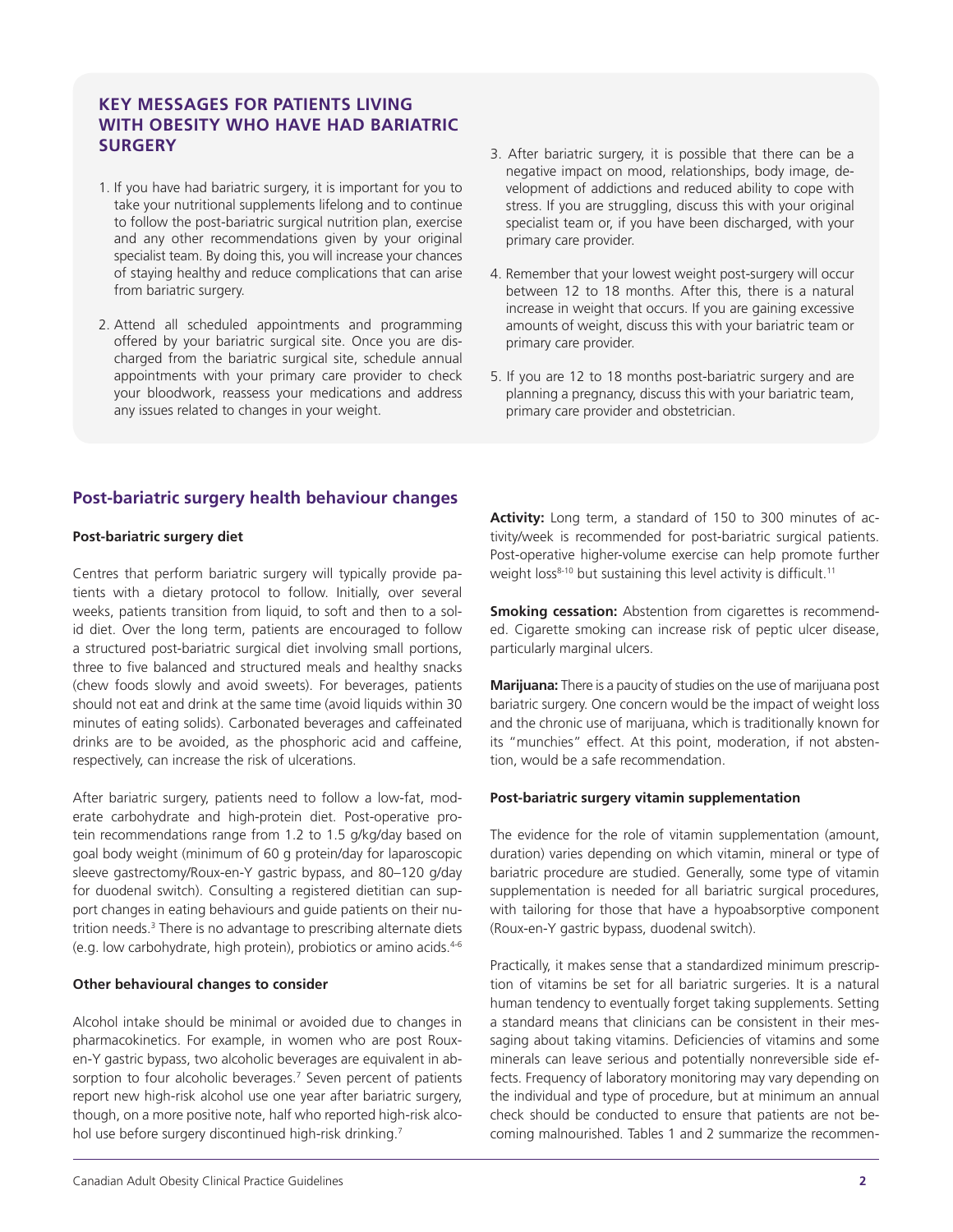dations for vitamin supplementation, associated deficits that can occur with various deficiencies, and frequency of monitoring. Table 3 summarizes clinical features that may point toward a nutrient deficiency. A dietitian can help determine what combination of vitamins makes sense for a patient. In Canada, access to all-inone bariatric supplements for surgical patients is improving and can help compliance by reducing the number of pills that need to be taken. Gummy vitamins should be avoided as they do not contain essential minerals.

## **Post-bariatric surgery complications**

Many gastrointestinal (dumping syndrome) and metabolic complications (e.g. bone, kidney stones) can be prevented by following the recommended post-bariatric surgery nutrition plan and vitamin intake.

#### **Dumping syndrome**

Dumping syndrome is divided into early and late phases. Early dumping syndrome occurs within the first hour after a meal. Because of the hyperosmolality of the food, rapid fluid shifts occur from the plasma compartment into the intestinal lumen, resulting in hypotension and a sympathetic nervous system response. Early dumping is characterized by gastrointestinal symptoms such as abdominal pain, bloating, borborygmi, nausea and diarrhea, and vasomotor symptoms, such as fatigue, desire to lie down after meals (a classic symptom), flushing, palpitations, perspiration, tachycardia, hypotension, and, rarely, syncope. In contrast, late dumping usually occurs one to three hours after a meal and is a result of an incretin-driven hyperinsulinemic response after carbohydrate ingestion. Hypoglycemia-related symptoms are related to neuroglycopenia (fatigue, weakness, confusion, hunger and syncope) and autonomic/adrenergic reactivity (perspiration, palpitations, tremor and irritability).<sup>12</sup>

Symptoms that persist despite returning to a post-bariatric surgery diet may benefit from a trial of either acarbose, a calcium channel blocker, diazoxide or octreotide. Referral to a bariatric medicine specialist or an endocrinologist for management and to rule out other causes of hypoglycemia (nesidioblastosis, insulinoma, factitious) may be warranted.<sup>13</sup>

#### **Abdominal discomfort**

Abdominal discomfort has a long differential from dietary indiscretion (overeating), dumping syndrome, biliary colic, stenosis of the gastro-jejunostomy, marginal ulcer or small bowel obstruction. Presentation for small bowel obstruction can come at any time, but can be divided into early (< 30 days; secondary to adhesions or incarcerated hernias) or late (>1 year; internal hernia, which can be seen post Roux-en-Y gastric bypass or duodenal switch). During the first year, there is a need for a higher level of suspicion for pain secondary to a surgical complication. Tachycardia, unstable vital signs and abdominal pain may be suggestive of a surgical leak, internal hernia or cholecystitis, which warrants immediate

surgical referral. With diarrhea, constipation or bloating, referral to a dietitian can help identify healthier food choices and proper fibre content. Probiotics may improve symptomatic gastrointestinal episodes.

There should be a high level of suspicion for an ulceration for patients who use non-steroidal anti-inflammatory drugs (NSAIDS). Referral to the bariatric surgical site should be considered when clinical red flags appear such as unexplained, frequent, moderate-to-severe abdominal pain, daily intolerance to most solid foods, daily nausea and vomiting, and/or a significant amount of weight regain (>25%–50% of total weight loss) in a short space of time. Every bariatric patient suffering from persistent vomiting severe enough to interfere with regular nutrition should be promptly started on oral or parenteral thiamine supplementation, even in the absence or before confirmatory laboratory data.<sup>14</sup>

#### **Bone health**

Post-bariatric surgery, bone demineralization 15–17 and fracture risk,18 particularly after duodenal switch, are increased. A major cause of bone loss is impaired intestinal calcium absorption, which leads to stimulation of parathyroid hormone (secondary hyperparathyroidism) and bone resorption.<sup>17</sup> The evidence for monitoring, prevention and treatment is not well described. At minimum, adequate protein intake in combination with routine physical activity in addition to the routine supplementation of calcium citrate and vitamin D are recommended.<sup>17,19</sup> It is recommended to adjust calcium and vitamin D intake to achieve normal serum calcium, vitamin D and parathyroid hormone levels. Calcium citrate is preferred over calcium carbonate as it is better absorbed in the absence of gastric acid. Elevated parathyroid hormone in the setting of inappropriately high serum calcium and normal vitamin D levels is suggestive of primary hyperparathyroidism and requires further investigation.

The role of bone mineral density testing prior to bariatric surgery is controversial,<sup>20</sup> particularly due to technical difficulties when patients are at a higher body mass index (BMI). We suggest ordering bone mineral density testing on a patient at two years post-surgery, when weight is at its nadir. Subsequent bone mineral density testing can be ordered based on clinical need.<sup>20</sup> If a patient does have osteoporosis, then intravenous bisphosphonates (zolendronate 5 mg once a year, ibandronate 3 mg every three months) are the preferred choice, as there is a risk of anastomotic ulcer with oral bisphosphonates. Prior to starting bisphosphonate therapy, it is important that vitamin D levels be fully replete to prevent the development of hypocalcemia, hypophosphatemia and osteomalacia.21

#### **Nephrolithiasis**

Patients who have had bariatric surgery are at higher risk of new onset nephrolithiasis, with the mean interval from surgery to diagnosis of nephrolithiasis ranging from 1.5 to 3.6 years. The risk of nephrolithiasis, typically calcium oxalate stones, varies by procedure, being the highest for hypoabsorptive procedures (22% to 28.7%), intermediate for Roux-en-Y gastric bypass (7.65% to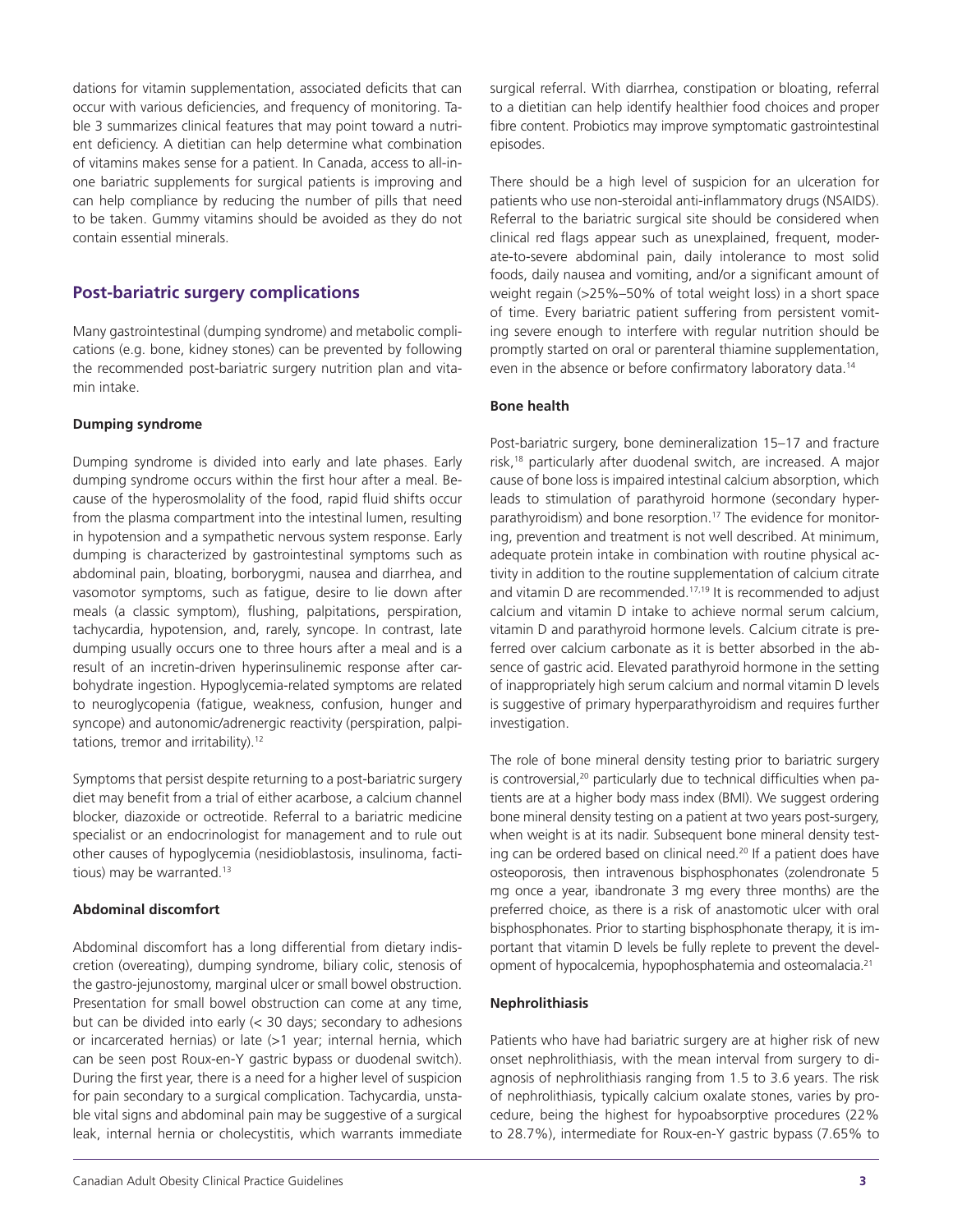13%) and the lowest for purely restrictive procedures (laparoscopic adjustable gastric banding, laparoscopic sleeve gastrectomy) where it approaches that of non-operative controls.<sup>22</sup> Unabsorbed fat in the intestine binds with calcium, which typically would bind oxalate. Oxalate is reabsorbed from the intestine and is subsequently filtered by the kidney, resulting in hyperoxaluria. With concomitant hypocitraturia (from intestinal alkali loss), there is a higher propensity for calcium oxalate stone formation. Basic therapeutic strategies to manage hyperoxaluria include calcium citrate supplementation, increased hydration, limiting dietary oxalate and adhering to a low-fat diet.<sup>17,23</sup> Commonly, individuals often believe that kidney stones are caused by taking too much calcium, and that calcium supplementation should be discontinued. The exact opposite is true, in that they should remain on their calcium citrate supplementation, which not only helps bind intestinal oxalate but also provides citrate for the urine. There is some evidence to suggest that pyridoxine (B6) deficiency plays a role in kidney stone formation, highlighting the importance of taking vitamin supplementation consistently. <sup>24</sup> Certain probiotics (containing either *Lactobacillus* alone or in combination with *Streptococcus thermophilus* and *Bifidobacterium*) may play a complimentary role in reducing gastrointestinal oxalate absorption if basic strategies are insufficient.25,26

#### **Psychological complications and treatments post op**

Though bariatric surgery is one of the most effective treatment options for obesity, clinicians should be aware of the potential post-bariatric psychological issues that may arise, including depression, suicide,<sup>27,28</sup> body image disorder, eating disorders,<sup>29</sup> and substance and alcohol abuse.<sup>7</sup> Results from bariatric surgery may not meet a patient's expectations or may not lead toward hoped improvements in quality of life, thus impacting mood.<sup>14</sup> Beyond providing knowledge on diet and exercise, clinicians should address improvement in patient's self-esteem and self-motivation. Patients who have had post-bariatric comprehensive behavioural-motivational nutrition education have decreased risk for depression and improved weight loss outcomes.<sup>1,30,31</sup> Primary care providers may need to refer the post-bariatric surgical patient for more in-depth psychological counselling, such as cognitive or dialectical behaviour therapy. Refer to The Role of [Mental](https://obesitycanada.ca/guidelines/mentalhealth) Health in Obesity [Medicine](https://obesitycanada.ca/guidelines/mentalhealth) and Effective [Psychological](https://obesitycanada.ca/guidelines/behavioural/) and Behavioural In[terventions](https://obesitycanada.ca/guidelines/mentalhealth) for People Living with Obesity chapters for more details.

#### **Weight regain**

Nadir weight (lowest weight point) occurs one to two years post-bariatric surgery. Weight loss stops partly because of adaptive changes in the intestine, changed patient habits, and metabolic adaptation.<sup>32</sup> After this, it is normal to expect some weight regain. However, there is no consistent absolute number in the literature that defines pathological weight regain post bariatric surgery. Studies that have been conducted in the bariatric surgery population show that significant weight regain  $(≥ 15%$  gain of initial weight loss post bariatric surgery) occurs in 25%–35% of people who undergo surgery two to five years after their initial surgical date.<sup>33</sup> The Swedish Obese Subjects study, the largest non-randomized intervention trial comparing weight loss outcomes in a group of over 4000 surgical and nonsurgical individuals, reported that, at 10 years, individuals who underwent Roux-en-Y gastric bypass had a mean weight regain of 12% of total body weight, which translates into regaining 34% of the maximal lost weight achieved at one year. 29,34 The consensus for some Canadian bariatric surgical sites is that weight regain is defined as >25% regain of total weight lost. The underlying factors that influence weight regain following bariatric surgery are multifactorial, and include endocrine/metabolic alterations, anatomic surgical failure, nutritional indiscretion, mental health issues and physical inactivity.<sup>29</sup>

Even prior to surgery, emphasizing realistic weight trajectories and expectations may theoretically help reduce the anxiety that some patients go through as they mentally try to transition from losing weight to healthy living and maintaining weight loss. Patients who experience weight regain may perceive that the surgery has failed, or they may enter a cycle of helplessness by blaming themselves and feeling shamed. It is important that clinicians mitigate these feelings by explaining that some weight regain following bariatric surgery is normal, and then proceeding in a stepwise approach to address the weight regain. It is neither necessary nor economical to order an esophagogastroduodenoscopy or an upper gastrointestinal contrast study to evaluate the gastrointestinal tract on every patient who is experiencing weight regain following surgery. The following steps are suggested to address weight regain:

- Ensure that the patient continues to follow the recommended post-bariatric surgery nutrition plan and vitamin intake. Check bloodwork to ensure that vitamin and mineral levels are in the normal range. If a person is malnourished at baseline, then more harm occurs trying to help the person lose further weight. Referral to a dietitian can be helpful at this stage.
- Psychological intervention may be required to address mood, anxiety, an eating disorder, or to help a patient make behaviour changes.
- If on subsequent follow ups, despite adherence to post-bariatric surgery nutrition plan and vitamin intake, weight does not decrease, then an esophagogastroduodenoscopy or upper gastrointestinal contrast study may rule out an anatomical failure. Detection of an anatomical failure would lead to a referral back the bariatric surgical team.
- Consideration of medications for obesity management post-bariatric surgery may be made for patients who are trying to follow the post-bariatrc surgery nutrition plan and taking their vitamin supplementation. Orlistat should not be used in patients who have had hypoabsorptive procedures. Retrospective reports have demonstrated that liraglutide<sup>35,36</sup> or bupropion/ naltrexone<sup>37</sup> may play a role in reducing weight regain.

After all the above steps, if weight regain still remains an issue, then consider referring back to a bariatric surgery centre for eligibility of surgical revision.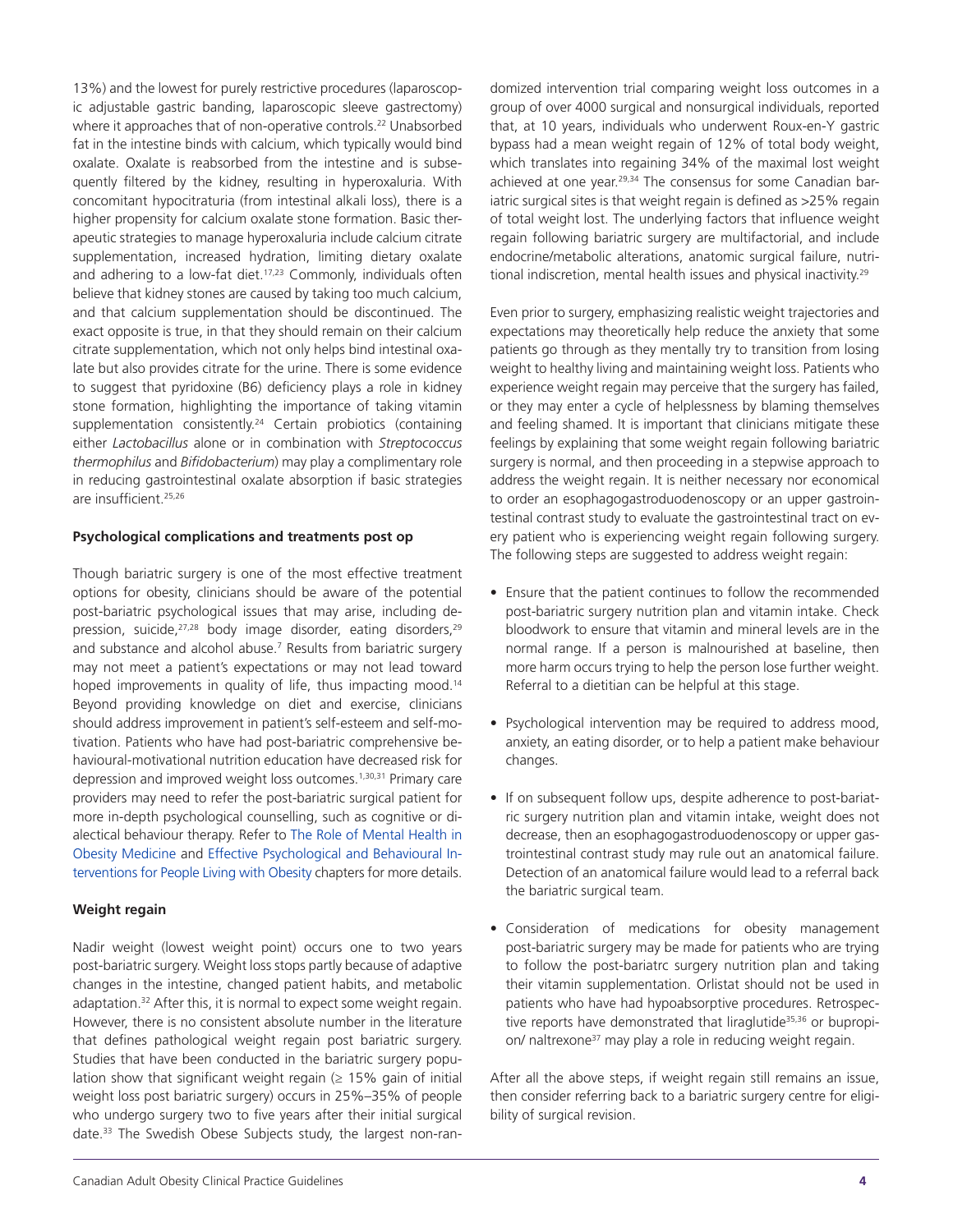#### **Medications**

Following bariatric surgery and the resulting weight loss, many studies demonstrate a reduction of medications for diabetes, dyslipidemia, cardiovascular and antihypertensive agents. There are a limited number of publications that focus on the pharmacodynamics of medications post-operatively (Table 4). Ultimately, there remains a large interindividual variation and the therapeutic effects of a medication must be individually dose adjusted.

For the first three to eight weeks post-surgery, medications should be consumed in a crushed or liquid form or by opening capsule contents. It is important that the liquid form does not contain absorbable sugars to avoid dumping syndrome.<sup>38</sup> Some medications, however, should not be crushed.<sup>39</sup> Post Roux-en-Y gastric bypass and duodenal switch, the pharmacokinetic profile of many medicines may be altered due to changed intestinal absorption surface, lipophilicity of drugs, increased pH in the stomach, reduced cytochrome P450 (CYP) enzyme activity and first-pass intestinal metabolism, time after bariatric surgery, and changes in volume of distribution.40 Immediate-release formulations are generally preferred over extended release. Nonsteroidal anti-inflammatory drugs should be avoided after Roux-en-Y gastric bypass or duodenal switch due to risk of anastomotic ulceration/perforations. For other bariatric procedures, non-steroidal anti-inflammitories (NSAIDs) use should be accompanied with proton pump inhibitors (PPIs) for mucosal protection.<sup>41</sup> Patients who need to remain on low dose aspirin for secondary prevention may do so but should have additional PPI protection. Especially for Roux-en-Y gastric bypass and duodenal switch procedures, patients taking long-term warfarin require a postoperative dose reduction of >20% with closely monitored international normalized ratio (INR). Direct oral anticoagulants (DOACs) should be avoided due to the potential for decreased drug absorption. If a betablocker after bariatric surgery is needed, a hydrophilic compound like atenolol may be preferred. Bioavailability of oral contraceptives may be reduced post-bariatric surgery, and alternate methods of contraception need to be considered. Antidiabetic medications with a risk for hypoglycemia (such as sulfonylureas) should be discontinued and insulin doses adjusted. Metformin may be continued but the dose may need to be reduced due to increased absorption.<sup>42</sup> Primary care providers may benefit from working with a patient's community pharmacist for medication adjustments.

#### **Special considerations for bariatric surgery on fertility**

Bariatric surgery should not be considered a treatment fora infertility.<sup>54</sup> Many studies related to fertility in women post-bariatric surgery are small, and appropriate control groups have not always been included. Together, the evidence suggests that bariatric surgery improves fertility, whether it is through improvements of sex hormonal profiles or resolution of polycystic ovary syndrome markers which influence fertility (including anovulation, hirsutism, hormonal changes, insulin resistance, sexual activity and libido).<sup>55</sup> The type of surgery does not appear to be related to changes

in fertility, as only the amount of weight lost (a BMI decrease of greater than 5 kg/m<sup>2</sup>) and the BMI achieved at time of conception were predictive of becoming pregnant.<sup>56</sup>

In men, surgery-induced massive weight loss does not impact sperm quality, but it does increase the quality of sexual function, total testosterone, free testosterone and FSH, and reduces prolactin.<sup>57</sup> Overall, in men, the balance between positive (hormonal, psychological and sexual improvements) and negative (nutritional depletion due to selective food maldigestion and malabsorption) impacts will determine the final effect on seminal quality and fertility.<sup>57</sup>

Women who became pregnant before one year after bariatric surgery presented with a higher rate of fetal loss in comparison to women whose pregnancy occurred after this period of time (35.5 versus 16.3 %). Pregnancy is therefore not recommended in the first 12–18 months following bariatric surgery,<sup>58</sup> by which time weight is more stable and women are able to consume a nutritionally balanced diet. Thus, adequate contraception should be offered to women of reproductive age who undergo bariatric surgery. As estrogen is absorbed in the upper gastrointestinal tract which is modified during bariatric surgery, oral contraception pills should be avoided for Roux-en-Y gastric bypass and biliopancreatic diversion/duodenal switch. Instead, normal forms of hormonal contraception (etonogestrel implant<sup>59</sup> or a levonorgestrel releasing intrauterine device<sup>60</sup> may be considered. There is no definitive contraindication to oral contraception pills for gastric banding and sleeve gastrectomy.<sup>14,61</sup>

### **Special considerations in women who have had bariatric surgery and pregnancy**

Compared with women who have obesity and who have not undergone bariatric surgery, women who became pregnant after bariatric surgery had a lower risk of gestational diabetes, hypertensive disorders, and macrosomia. However, risk of small-for-gestational-age newborns increases after bariatric surgery.62

#### **Preconception care**

Women planning conception post-bariatric surgery should have daily oral supplementation with a multivitamin containing 1.0 mg folic acid, beginning at least three months before conception. Women should continue this regime until 12 weeks gestational age. From 12 weeks gestational age, continuing through the pregnancy, and for four to six weeks postpartum or as long as breast feeding continues, continued daily supplementation should consist of a multivitamin with 0.8 mg to 1.0 mg folic acid.<sup>63</sup> B12 levels should be checked and corrected if deficient prior to initiation of additional folic acid. Women are advised to avoid vitamin and mineral preparations which contain vitamin A in the retinol form in the first 12 weeks of pregnancy, as supplements containing retinol may increase the teratogenic risk (especially in the first trimester). It is therefore recommended that pregnant women and those planning pregnancies following bariatric surgery are supplemented with vitamin A in the beta-carotene form.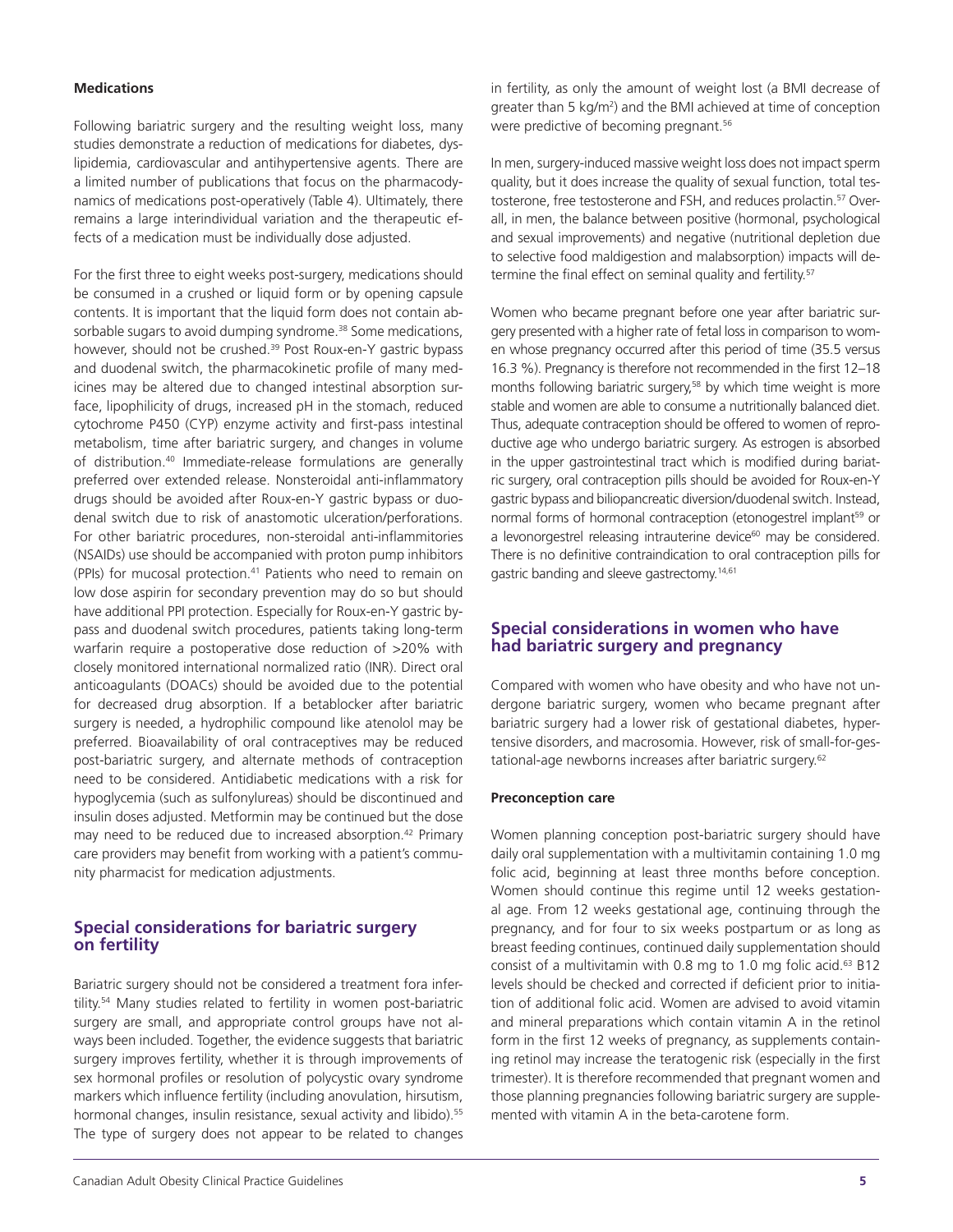#### **Nutritional monitoring during pregnancy**

Standard complete multivitamins routinely used post-bariatric surgery should be substituted for prenatal multivitamins to reduce vitamin A intake, which should not exceed 5000 IU/day. Continue all other regular supplementation that the patient typically would be on, and then adjust according to laboratory testing. Laboratory testing at each trimester should include CBC, ferritin, albumin, B12, 25-Hydroxy (OH) vitamin D, calcium, parathyroid hormone and folate. Patients who have had hypoabsorptive surgery should additionally have zinc, copper and vitamin A levels (and possibly vitamin E and K levels with duodenal switch) monitored during pregnancy.14,55,64,65

If the patient is vitamin A deficient, then supplementation should be in the form of beta-carotene vitamin A.<sup>64</sup> Patients suffering from nausea and intractable vomiting should have immediate B1 supplementation and careful monitoring of B1 levels. Nutrition advice from an experienced registered dietitian should be offered to review deficiencies, vitamin supplementation and ensure a recommended daily protein intake of 60 g.<sup>54</sup> Possible recommended gestational weight gain would be based on pre-pregnancy BMI as per the Institute of Medicine.<sup>66</sup>

#### **Other considerations during pregnancy**

In addition to nutritional deficiencies, there is also the potential for severe, life-threatening complications, such as internal hernias, bowel obstructions, volvulus, intussusception and gastric perforations, which generally occur one to three years after bariatric surgery. Because of the upward pressure from the gravid uterus, these late sequelae may present in pregnancy and during the immediate postpartum period. Abdominal pain in a post-bariatric surgical gravid woman would need to include these potential complications in the differential diagnoses. Radiologic evaluation with computed tomography scan should be reviewed by bariatric surgeons or radiologists with specialized expertise in this area.<sup>67</sup> Post-surgical patients may not tolerate the 50 g glucose solution commonly administered at 24–28 weeks of gestation to screen for gestational diabetes. Alternative measures to screen for gestational diabetes should be considered for patients who have undergone hypoabsorptive-type surgery. One proposed alternative is home glucose monitoring (fasting and two-hour postprandial blood sugar) for approximately one week during the 24–28 weeks of gestation.<sup>54</sup>

#### **Postpartum**

Breast feeding should be encouraged. It is important that postpartum bariatric surgical patients continue their recommended vitamin supplementation, as there have been documented cases of nutritional deficiencies in breast fed infants born to mothers who have had Roux-en-Y gastric bypass.<sup>68</sup>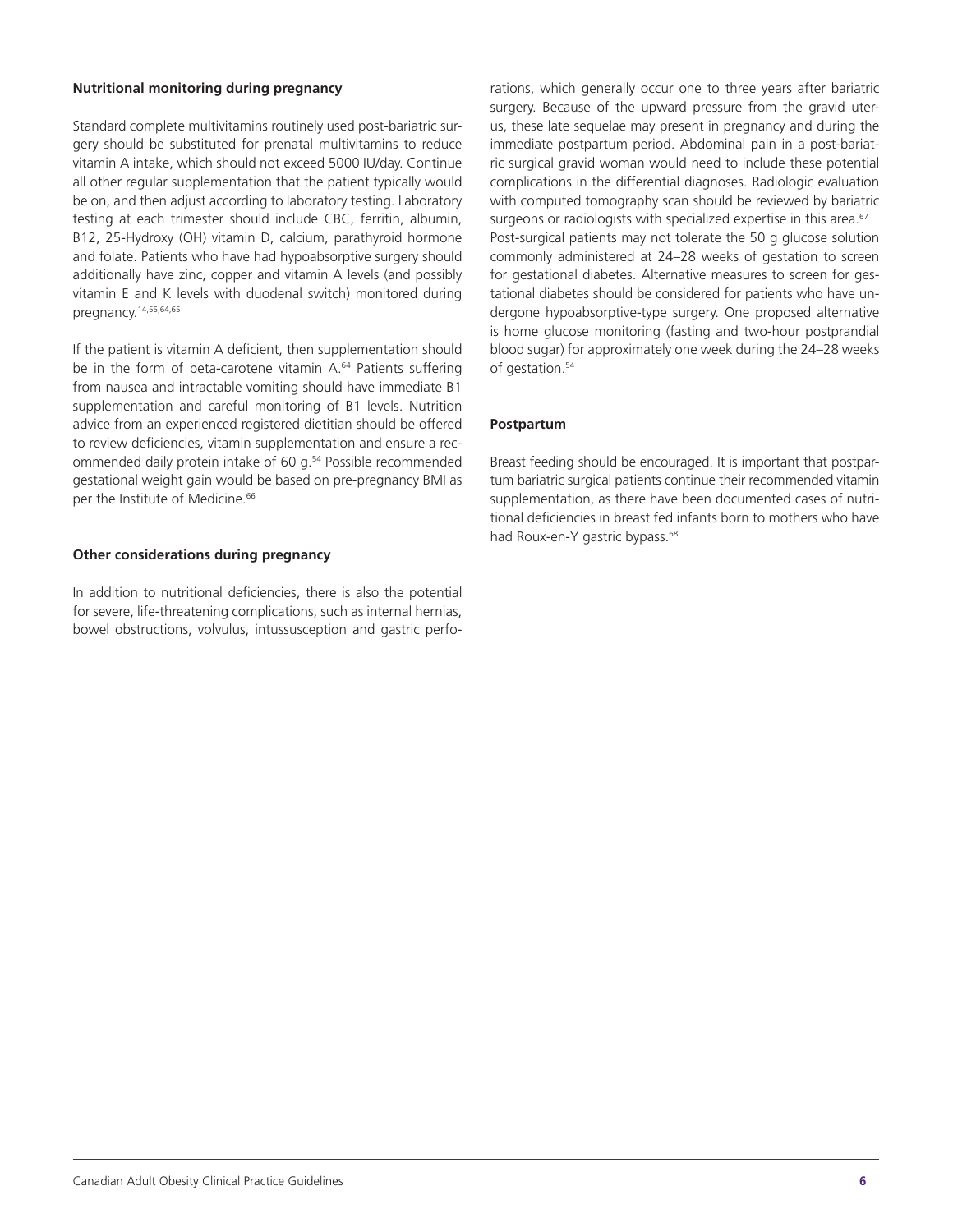## Table 1: Post-Bariatric Surgery Nutrition and Exercise, Vitamin Supplementation and Monitoring for Prevention of Complications

Post-bariatric surgery nutrition and exercise: Eat 3–5 small meals; chew food slowly; aim for minimum 60g protein/day (LS/RYGB) or 80g–120 g protein/day (duodenal switch/DS); separate liquids and solids by 30 minutes; no carbonated or caffeinated beverages; minimal to no alcohol intake; no smoking, no NSAIDs or DOACS post RYGB and DS; activity: 150 to 300 minutes/week.

| <b>Vitamins</b><br>and<br>minerals                                          | Daily prevention recommendation post-<br>bariatric surgery (solid line means difference in<br>dosing; - means no evidence of difference in<br>dosing between the types of bariatric surgery) |                                    |                    | Description of supplement with suggested<br>timing (most patients will require complete<br>multivitamins [MVs] with additional supple-<br>mentation of B12, D, calcium and iron) |
|-----------------------------------------------------------------------------|----------------------------------------------------------------------------------------------------------------------------------------------------------------------------------------------|------------------------------------|--------------------|----------------------------------------------------------------------------------------------------------------------------------------------------------------------------------|
|                                                                             | Laparoscopic<br>Adjustable<br>Gastric Banding<br>or Sleeve                                                                                                                                   | Roux-en-Y<br>Gastric Bypass        | Duodenal<br>Switch |                                                                                                                                                                                  |
| Vitamin B2<br>(Riboflavin)                                                  |                                                                                                                                                                                              | 3.4 mg                             |                    | Take complete MVs at breakfast.                                                                                                                                                  |
| Vitamin B3<br>(Niacin)                                                      |                                                                                                                                                                                              | 40 mg                              |                    | The vitamins and minerals listed on the left can be<br>found in OTC complete MVs. Patients and clinicians<br>need to carefully check labels as formulations differ               |
| Pantothenic acid<br>(B5)                                                    |                                                                                                                                                                                              | 20 mg                              |                    | between brands and sometimes can change.<br>Generally, patients will need two complete OTC MV /                                                                                  |
| Vitamin B6                                                                  |                                                                                                                                                                                              | 4 mg                               |                    | day to reach the daily recommendations post bariatric<br>surgery.                                                                                                                |
| <b>Biotin</b>                                                               |                                                                                                                                                                                              | 60 mcg                             |                    |                                                                                                                                                                                  |
| Vitamin C                                                                   |                                                                                                                                                                                              | 120 mg                             |                    | The ratio of zinc:copper should remain 8-15 mg:1 mg.                                                                                                                             |
| Selenium                                                                    |                                                                                                                                                                                              | 140 mcg                            |                    | Some marketed vitamins are labelled as post bariatric<br>surgery vitamins but may still need additional calcium,                                                                 |
| Magnesium                                                                   |                                                                                                                                                                                              | 400 mg                             |                    | iron, B12 or vitamin D supplementation. Read labels<br>carefully and adjust according to lab results.                                                                            |
| Manganese                                                                   |                                                                                                                                                                                              | 4 mg                               |                    |                                                                                                                                                                                  |
| Chromium                                                                    |                                                                                                                                                                                              | 120 mcg                            |                    | If pregnant, switch OTC MV to prenatal vitamin, not<br>to exceed 5000 IU of vitamin A per day. Avoid reti-                                                                       |
| Molybdenum                                                                  |                                                                                                                                                                                              | 50 mcg                             |                    | nol-based vitamin A during pregnancy and lactation; it<br>is safe to continue beta-carotene. Additional screening                                                                |
| Zinc                                                                        | $8 - 11$ mg                                                                                                                                                                                  | $8-22$ mg                          | $16 - 22$ mg       | and increased requirements of vitamin A in duodenal                                                                                                                              |
| Copper                                                                      | 1 <sub>mg</sub>                                                                                                                                                                              | $1-2$ mg                           | 2 <sub>mg</sub>    | switch or if steatorrhea presents.                                                                                                                                               |
| Vitamin A                                                                   | 5000-10000 IU                                                                                                                                                                                | 5000-10000 IU                      | 10000 IU           |                                                                                                                                                                                  |
| Vitamin K                                                                   | 90-120 mcg                                                                                                                                                                                   | 90-120 mcg                         | 300 mcg            |                                                                                                                                                                                  |
| Vitamin E                                                                   |                                                                                                                                                                                              | 15mg                               |                    |                                                                                                                                                                                  |
| Folic acid                                                                  |                                                                                                                                                                                              | 400-800 mcg                        |                    |                                                                                                                                                                                  |
| Folic acid (pre-<br>conception to<br>12 weeks GA)                           |                                                                                                                                                                                              | 1000 mcg                           |                    |                                                                                                                                                                                  |
| Folic acid from<br>>12 wks to<br>breastfeeding/<br>or 4-6 wks<br>postpartum |                                                                                                                                                                                              | 800-1000 mcg<br>Duodenal<br>Switch |                    |                                                                                                                                                                                  |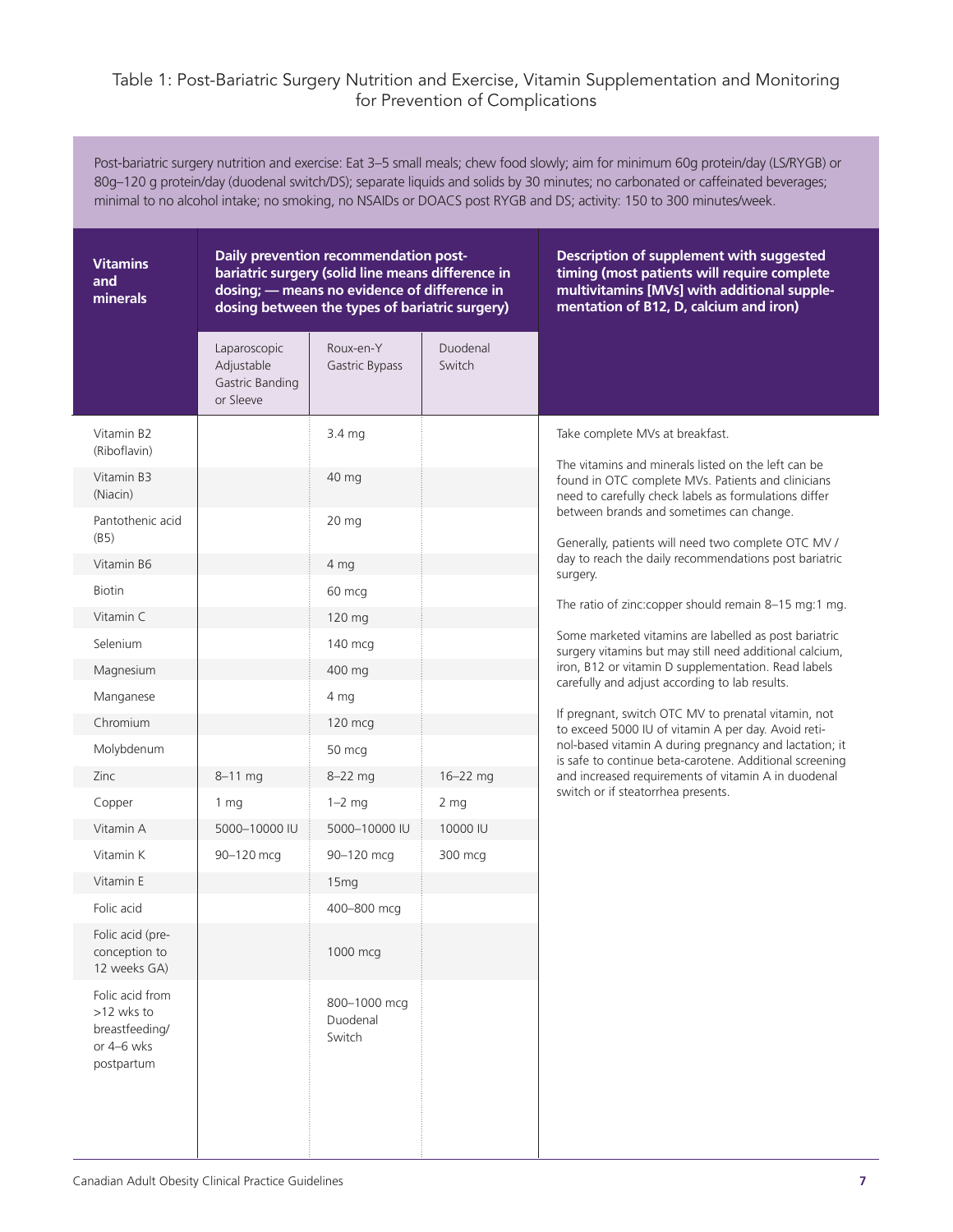| <b>ADDITIONAL SUPPLEMENTS</b>                                          |                   |                 |              |                                                                                                                                                                                                                                                                                       |
|------------------------------------------------------------------------|-------------------|-----------------|--------------|---------------------------------------------------------------------------------------------------------------------------------------------------------------------------------------------------------------------------------------------------------------------------------------|
| <b>Vitamins and</b><br>minerals                                        | <b>LAGB or LS</b> | <b>RYGB</b>     | <b>DS</b>    | Description of supplement with suggested<br>timing                                                                                                                                                                                                                                    |
| Vitamin B1<br>(thiamine)                                               |                   | $12 \text{ mg}$ |              | If insufficient amount in complete MV, add a 50 mg<br>B-complex supplement<br>Take at breakfast                                                                                                                                                                                       |
| Vitamin B1 for<br>at-risk patients*                                    |                   | 50-100 mg       |              | Take two 50 mg B-complex supplements                                                                                                                                                                                                                                                  |
| Vitamin B12                                                            |                   | 350-500 ug      |              | Take at breakfast<br>Oral: 350-500 ug/day<br>Nasal spray: as directed by manufacturer<br>Parenteral (IM or SC): 1000 ug monthly                                                                                                                                                       |
| Vitamin D                                                              |                   | 3000 IU         |              | Take at breakfast<br>Titrate vitamin D supplementation:<br>To maintain 25(OH)D levels at > 75nmol/L<br>To parathyroid hormone levels                                                                                                                                                  |
|                                                                        |                   |                 |              | It is not uncommon that for duodenal switch, higher<br>supplementation of vitamin D (as high as 50,000 IU 2-3<br>times/week) may be required.                                                                                                                                         |
|                                                                        |                   |                 |              | D3 (cholecalciferol) is preferred over D2 (ergocalciferol)<br>for its more potent effect                                                                                                                                                                                              |
| Calcium<br>(from food and<br>supplements)                              | 1200-1500 mg      | 1200-1500 mg    | 1800-2400 mg | Take in divided doses<br>Calcium citrate (preferred) with or without meals<br>Calcium carbonate with meals<br>Titrate to calcium and parathyroid hormone levels                                                                                                                       |
| Iron<br>Low risk (men<br>and patients<br>without history<br>of anemia) | 18 mg             |                 |              | Take before bed<br>Do not take with calcium as absorption blocked.                                                                                                                                                                                                                    |
| Menstruating<br>women                                                  | 45-60 mg          |                 |              | Ferrous sulphate is the preferred iron supplement, but<br>others may be considered if this supplement is not tolerated<br>Take with vitamin C 250-500 mg for better absorption<br>with non-heme iron supplements                                                                      |
|                                                                        |                   |                 |              | Formulations of different non-heme iron supplements<br>(elemental iron mg):<br>· Ferrous sulphate 300 mg (60 mg)<br>· Ferrous gluconate 300 mg (35 mg)<br>· Ferrous fumarate 300 mg (99 mg)                                                                                           |
|                                                                        |                   |                 |              | There is no evidence for the role of heme iron supplements<br>(11 mg elemental heme iron/tablet) for prevention of<br>anemia in post bariatric surgical patients. However, if this is<br>what is tolerated clinically, careful monitoring of CBC and<br>ferritin levels are warranted |

\*At-risk factors include GI symptoms such as intractable nausea and vomiting, malnutrition, excessive and/or rapid weight loss, excessive alcohol use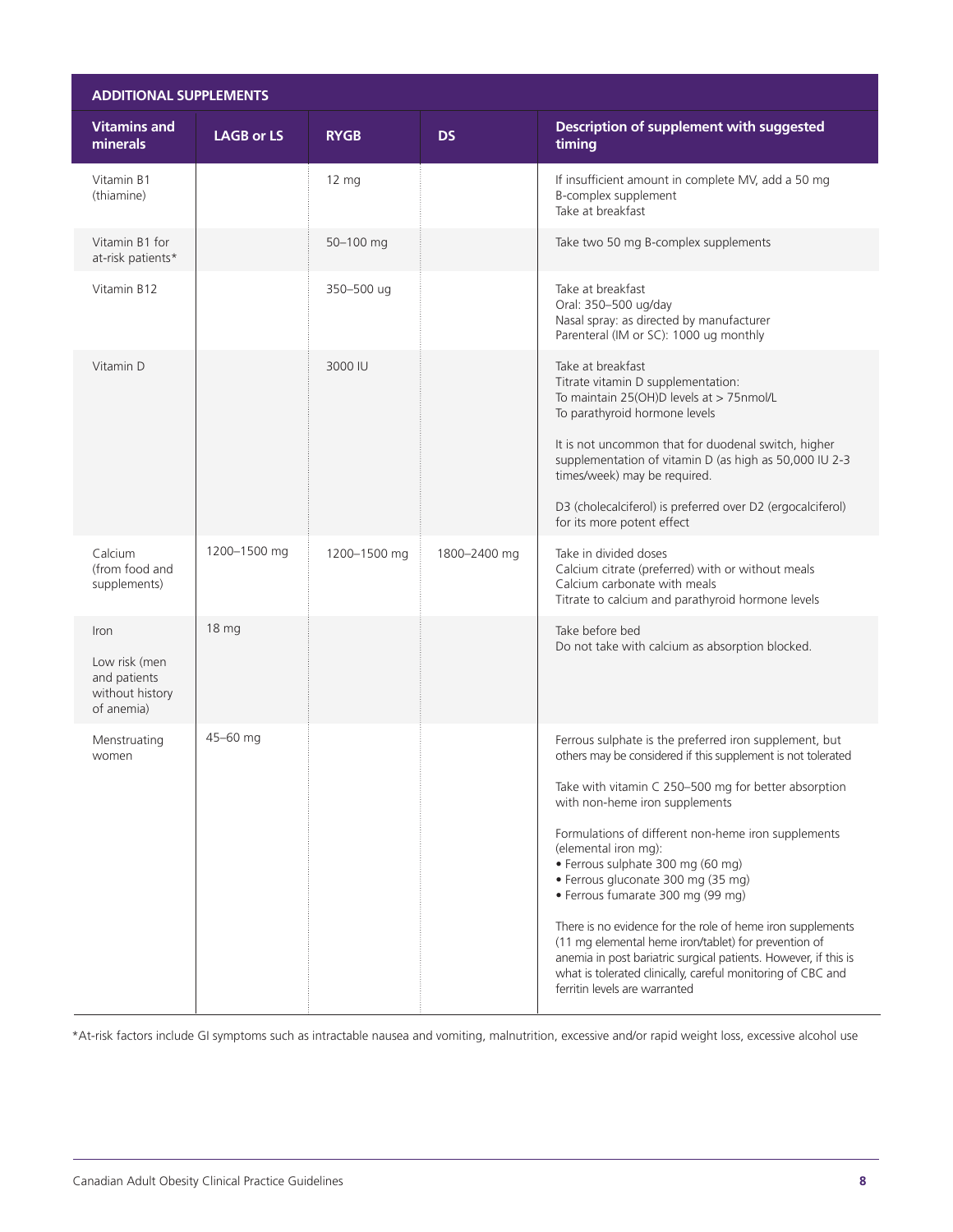| <b>LAB MONITORING</b>                |                                                                                                  |                                                              |                         |                                                                                                                                                                                 |
|--------------------------------------|--------------------------------------------------------------------------------------------------|--------------------------------------------------------------|-------------------------|---------------------------------------------------------------------------------------------------------------------------------------------------------------------------------|
|                                      | <b>LAGB or LS</b>                                                                                | <b>RYGB</b>                                                  | <b>DS</b>               | <b>Comments</b>                                                                                                                                                                 |
| Lab values to<br>monitor             | CBC, electrolytes,<br>albumin, ferritin,<br>B12, folate,<br>calcium,<br>25(OH) vitamin<br>D, PTH | Same as LAGB/<br>$LS + vitamin$ + vitamin A,<br>zinc, copper | Same as RYGB<br>$+$ INR | Screen for thiamine for at-risk patients* or who have<br>clinical features related to thiamine deficiency (see Table 2)                                                         |
| Lab frequency<br>First year post-op: | Every 3-6<br>months                                                                              | Every 3-6<br>months                                          | Every 3 months          | In pregnancy, labs should be monitored each trimester:<br>CBC, ferritin, albumin, B12, 25(OH) D, calcium, PTH, folate                                                           |
| Thereafter:                          | Yearly                                                                                           | Yearly                                                       | Every 6-12<br>months    | For hypoabsorptive surgeries add zinc, copper, vitamin A<br>(for duodenal switch possibly add vitamin E and vitamin K)<br>Vitamin A levels with RYGB and DS need to be adjusted |

\*At risk factors include GI symptoms such as intractable nausea and vomiting, malnutrition, excessive and/or rapid weight loss, excessive alcohol use LAGB: laparoscopic adjustable gastric banding; LS: laparoscopic sleeve; RYGB: Roux-en-Y gastric bypass; DS: duodenal switch; NSAIDs: non-steroidal anti-inflammatory drugs; DOACs: direct oral anticoagulants; OTC: over-the-counter; MV: multivitamin; CBC: complete blood count

Source: Shiau, J.

## Table 2: Treatment for Post-Operative Deficiencies and Suggested Supplementation<sup>43-47</sup>

| <b>Micronutrient</b>   | <b>Post-op deficiency</b><br>prevalence | <b>Food Sources</b>                                                    | <b>Signs/symptoms of</b><br>deficiency                                                                                                                                                                                           | <b>Treatment for deficiency</b>                                                                                                                                                                                                                                                                                                                    |
|------------------------|-----------------------------------------|------------------------------------------------------------------------|----------------------------------------------------------------------------------------------------------------------------------------------------------------------------------------------------------------------------------|----------------------------------------------------------------------------------------------------------------------------------------------------------------------------------------------------------------------------------------------------------------------------------------------------------------------------------------------------|
| Vitamin B3<br>(niacin) |                                         | Yeast, liver,<br>cereals, legumes,<br>seeds                            | 4D's of Pellegra:<br>Dermatitis: photosensitive,<br>pigmented<br>Diarrhea<br>Dementia<br>Death                                                                                                                                   |                                                                                                                                                                                                                                                                                                                                                    |
| Magnesium              | 32%                                     |                                                                        | Muscle contractions, pain,<br>spasms, osteoporosis                                                                                                                                                                               | Oral magnesium                                                                                                                                                                                                                                                                                                                                     |
| Zinc                   | LS: 12%<br>RYGB: 21-33%<br>DS: 74-91%   | Meat, chicken,<br>nuts, lentils,<br>breakfast cereals<br>are fortified | Skin lesions, poor wound<br>healing, dermatitis,<br>blunting of taste sense,<br>hair loss, altered immune<br>function, alopecia,<br>glossitis, infertility                                                                       | Remember:<br>Zinc:copper: 8-15 mg:1 mg as zinc<br>supplementation can cause a deficiency<br>in copper (e.g.: if taking zinc 50 mg/d,<br>then add copper 4 mg/d)<br>If copper deficient:                                                                                                                                                            |
| Copper                 | <b>RYGB: 2%</b><br>DS: 10-24%           | Everything<br>(vegetables,<br>grains, meat, fish,<br>poultry)          | Anemia, leukopenia,<br>hypopigmentation of hair,<br>skin, nails, unsteady gait,<br>numbness and tingling in<br>hands and feet, painful<br>paresthesia, poor wound<br>healing, peripheral<br>neuropathy, myelopathy,<br>paralysis | Mild-moderate deficiency (including<br>low hematologic indices):<br>3-8 mg/d copper gluconate or sulfate<br>Severe deficiency:<br>2-4 mg/d iv copper for 6 days or until<br>serum levels return to normal and<br>neurologic symptoms resolve.<br>Toxicity level:<br>Zinc 24-h urine >1200 ug/d<br>Copper women >155 ug/dL<br>Copper men >140 ug/dL |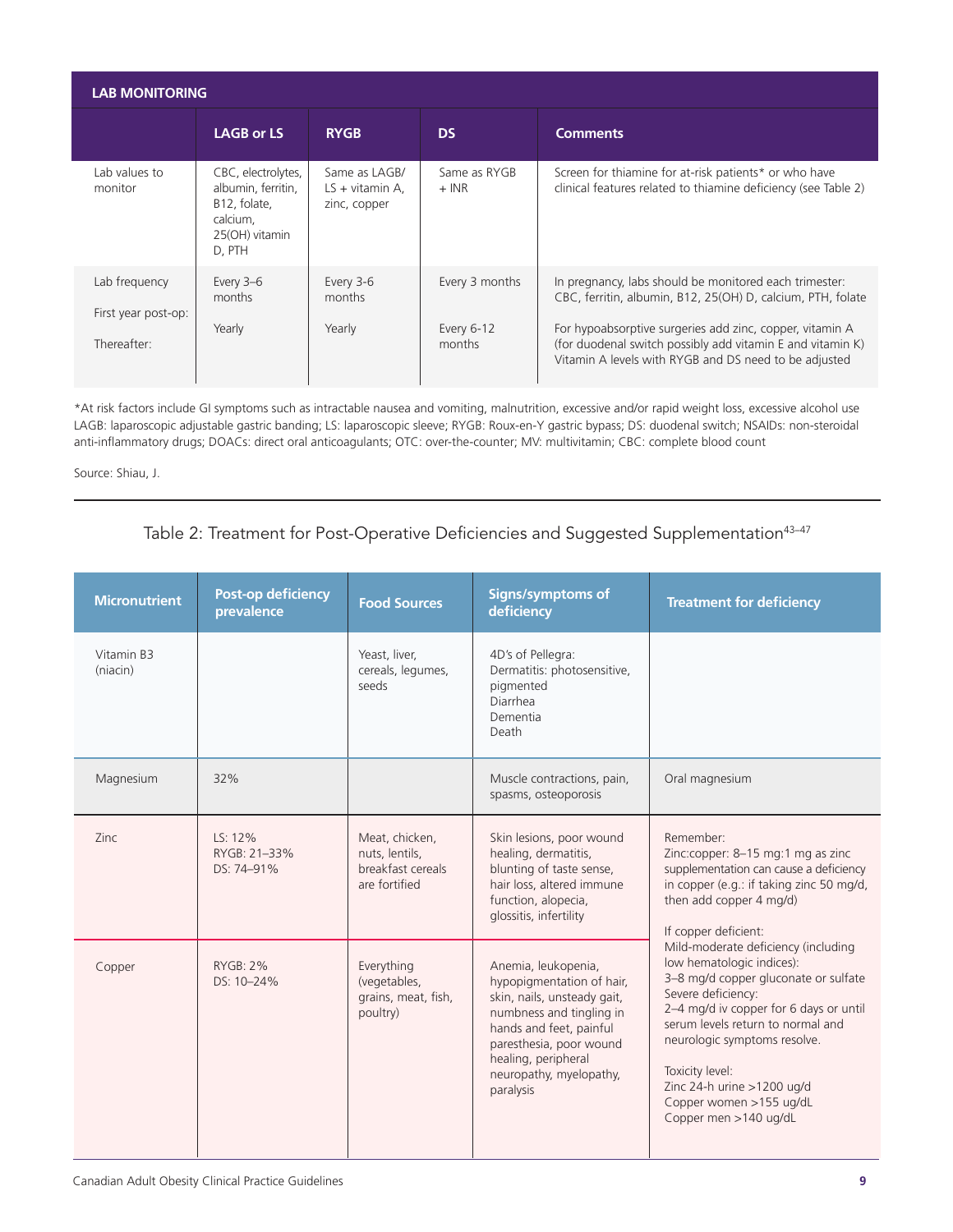| <b>Micronutrient</b>     | <b>Post-op deficiency</b><br>prevalence                              | <b>Food Sources</b>                                                                                                                                        | <b>Signs/symptoms of</b><br>deficiency                                                                                                                                                                                                                                                                                                                                                                                                                                                                               | <b>Treatment for deficiency</b>                                                                                                                                                                                                                                                                                                                                                                                                                                      |
|--------------------------|----------------------------------------------------------------------|------------------------------------------------------------------------------------------------------------------------------------------------------------|----------------------------------------------------------------------------------------------------------------------------------------------------------------------------------------------------------------------------------------------------------------------------------------------------------------------------------------------------------------------------------------------------------------------------------------------------------------------------------------------------------------------|----------------------------------------------------------------------------------------------------------------------------------------------------------------------------------------------------------------------------------------------------------------------------------------------------------------------------------------------------------------------------------------------------------------------------------------------------------------------|
| Vitamin A                | RYGB: 8-11%<br>DS: 61-69%                                            | Preformed vitamin<br>A (retinol): liver,<br>kidney, egg yolk,<br>butter<br>Provitamin A<br>(beta-carotene):<br>leafy greens,<br>carrots, sweet<br>potatoes | Loss of nocturnal vision,<br>Bitot's spots (foamy white<br>spots on sclera), itching,<br>dry hair, xeropthalmia,<br>decreased immunity, poor<br>wound healing, hyperkera-<br>tinization of the skin, loss<br>of taste (Vit A and zinc<br>metabolism interrelated).                                                                                                                                                                                                                                                   | No corneal changes:<br>10000-25000 IU/day orally for 1-2<br>weeks<br>Corneal lesions present: 50000-<br>100000 IU/day im for 3 days<br>followed by 50000IU/day im for<br>2 weeks<br>Toxicity level: >80 ug/dL                                                                                                                                                                                                                                                        |
| Vitamin E                |                                                                      | Olive oil, meat,<br>eggs, leafy<br>vegetables                                                                                                              | Gait ataxia, hyporeflexia/<br>weakness, nystagmus,<br>ophthalmoplegia, ceroid<br>deposition in muscle                                                                                                                                                                                                                                                                                                                                                                                                                |                                                                                                                                                                                                                                                                                                                                                                                                                                                                      |
| Vitamin K                |                                                                      |                                                                                                                                                            | Skin hemorrhages<br>(petechia, purpura,<br>ecchymosis)                                                                                                                                                                                                                                                                                                                                                                                                                                                               | For post bariatric surgery patients with<br>hypoabsorption, the recommended<br>dosage of vitamin K is either 1-2<br>mg/d orally or 1-2 mg/wk parenterally                                                                                                                                                                                                                                                                                                            |
| Folic acid               | $9 - 38%$                                                            | Animal products,<br>leafy vegetables;<br>easily destroyed by<br>heat of cooking                                                                            | Macrocytic anemia,<br>palpitations, fatigue,<br>neural tube defects,<br>changes in pigmentation<br>or ulceration of skin, nails,<br>or oral mucosa                                                                                                                                                                                                                                                                                                                                                                   | 1 mg/day orally for 1-3 months                                                                                                                                                                                                                                                                                                                                                                                                                                       |
| Vitamin B1<br>(thiamine) | Up to 49%                                                            | Yeast, legumes,<br>pork,<br>rice, cereals;<br>denatured at high<br>temperature                                                                             | Dry beriberi: symmetrical<br>peripheral neuropathy;<br>convulsions, muscle weak-<br>ness +/- pain of lower and<br>upper extremities, brisk<br>tendon reflexes<br>Wet beriberi: heart failure,<br>tachycardia or bradycardia,<br>lactic acidosis, dyspnea,<br>leg edema, RV dilatation<br>Wernicke's encephalopa-<br>thy: polyneuropathy and<br>ataxia, ocular changes<br>(ophthalmoplegia and<br>nystagmus), confabulation,<br>short-term memory loss<br>Korsakoff psychosis:<br>psychosis and /or<br>hallucinations | Treat for suspected thiamine defi-<br>ciency before or in the absence of lab<br>confirmation.<br>Oral: 100 mg bid-tid until symptoms<br>resolve<br>IV: 200 mg tid or 500 mg od-bid for<br>3-5 days, followed by 250 mg/d for<br>3-5 d or until symptoms resolve.<br>im: 250 mg od for 3-5 days or<br>100-250 mg monthly<br>Simultaneous administration of mag-<br>nesium, potassium and phosphorus<br>should be given to patients at risk for<br>refeeding syndrome. |
| Vitamin B12              | 2 years post RYGB/DS:<br>4 to 62%;<br>5 years post RYGB/DS<br>19-35% | Meat and dairy<br>products                                                                                                                                 | Pernicious anemia, tingling<br>in fingers and toes, de-<br>pression, dementia, ataxia,<br>sore tongue, smooth and<br>"beefy red" tongue, pale<br>skin, slightly icteric skin<br>and eyes.                                                                                                                                                                                                                                                                                                                            | 1000 or 2000 ug/day (1-2 ampoules)<br>orally<br>or<br>1000 ug/week im                                                                                                                                                                                                                                                                                                                                                                                                |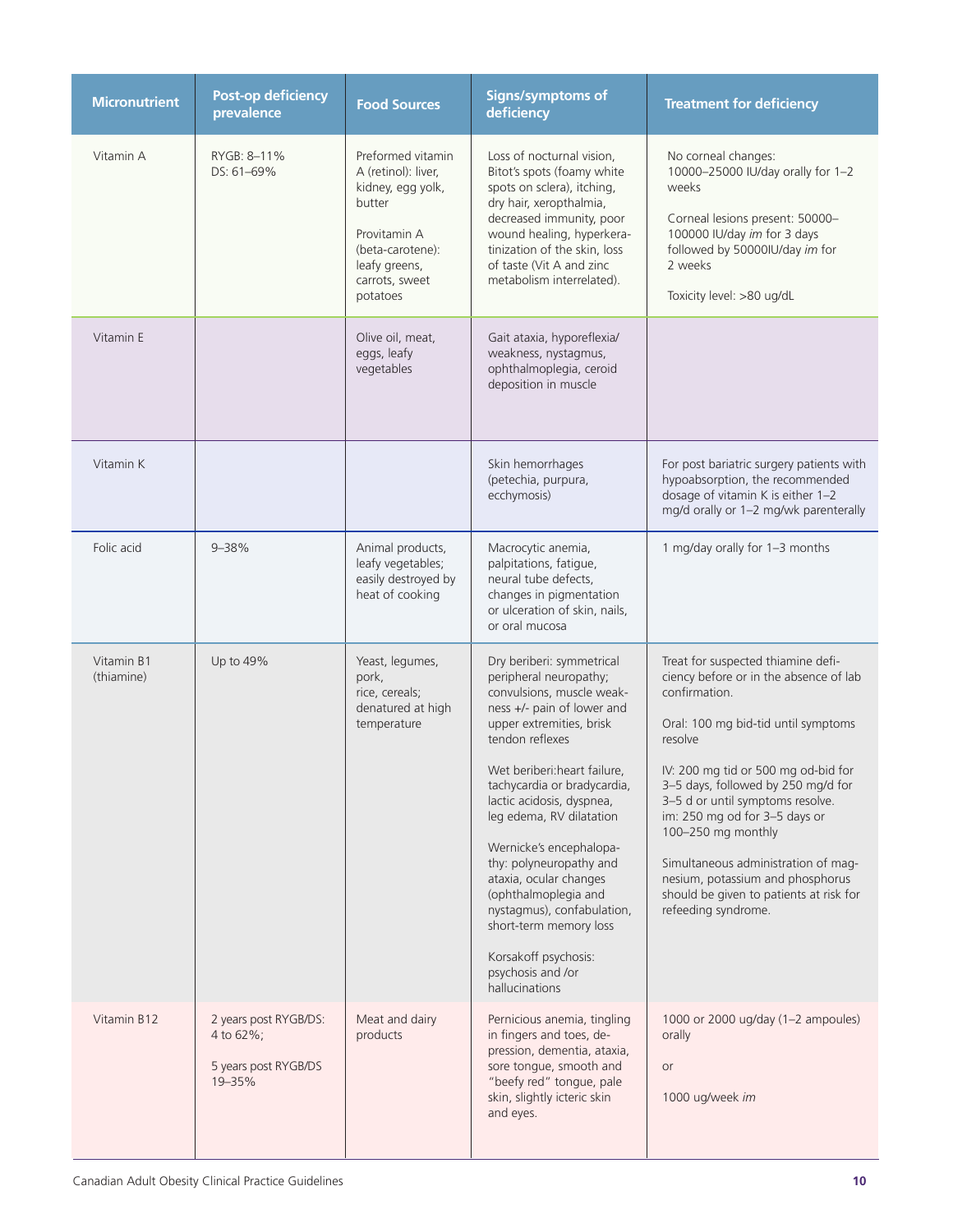| <b>Micronutrient</b>                      | <b>Post-op deficiency</b><br>prevalence           | <b>Food Sources</b>                                                                                                                  | <b>Signs/symptoms of</b><br>deficiency                                                                                                                                                                                    | <b>Treatment for deficiency</b>                                                                                                                                                                                                                                                                                                                                                                                                                                                                                                                                    |
|-------------------------------------------|---------------------------------------------------|--------------------------------------------------------------------------------------------------------------------------------------|---------------------------------------------------------------------------------------------------------------------------------------------------------------------------------------------------------------------------|--------------------------------------------------------------------------------------------------------------------------------------------------------------------------------------------------------------------------------------------------------------------------------------------------------------------------------------------------------------------------------------------------------------------------------------------------------------------------------------------------------------------------------------------------------------------|
| Vitamin D                                 | 25-80%                                            |                                                                                                                                      | Osteomalacia, arthralgia,<br>depression, fasciculation,<br>myalgia                                                                                                                                                        | Vit D3 is more potent than Vit D2<br>when comparing frequency and<br>amount needed for repletion.<br>Vitamin D3 3000 to 6000 IU/d<br><b>or</b><br>Vitamin D2 50,000 IU 1-3 times<br>weekly.<br>Toxicity level: >150 ng/mL                                                                                                                                                                                                                                                                                                                                          |
| Calcium<br>(from food and<br>supplements) | Approx. 10%                                       | E.g.: food=mg<br>calcium<br>1 cup milk=300 mg<br>1 oz cheese=250 mg<br>3/4 cup yogurt=200 mg<br>1/2 cup cooked leafy<br>greens=50 mg | Low bone density,<br>osteoporosis, muscle<br>contractions, bone pain,<br>spasms, paresthesia,<br>muscle weakness, tetany                                                                                                  | Adjust calcium and vitamin D intake<br>based on normalizing lab values of<br>calcium, 25(OH) vitamin D and PTH<br>levels                                                                                                                                                                                                                                                                                                                                                                                                                                           |
| Iron                                      | LS: 17%<br>RYGB/DS:<br>30% (45% after 2<br>years) |                                                                                                                                      | Fatigue, impaired work<br>performance and produc-<br>tivity, microcytic anemia,<br>decreased immune func-<br>tion, enteropathy, glossitis,<br>dysphagia, spoon-shaped<br>nails (koilonychias), vertical<br>ridge on nails | Can increase oral non-heme iron<br>intake in divided doses to provide<br>150-200 mg elemental iron daily<br>(e.g.: ferrous sulfate 300 mg tid) <sup>48</sup><br>Take separately from calcium supple-<br>ments, acid-reducing medications - if<br>no response, then consider parenteral<br>iron administration<br>Heme iron for treatment of post<br>Roux-en-Y gastric bypass iron defi-<br>ciency is not recommended as first<br>line but may be considered if patient<br>does not tolerate non-heme iron;<br>The dosing would be 4 tablets of<br>heme iron daily. |

Source: Shiau, J.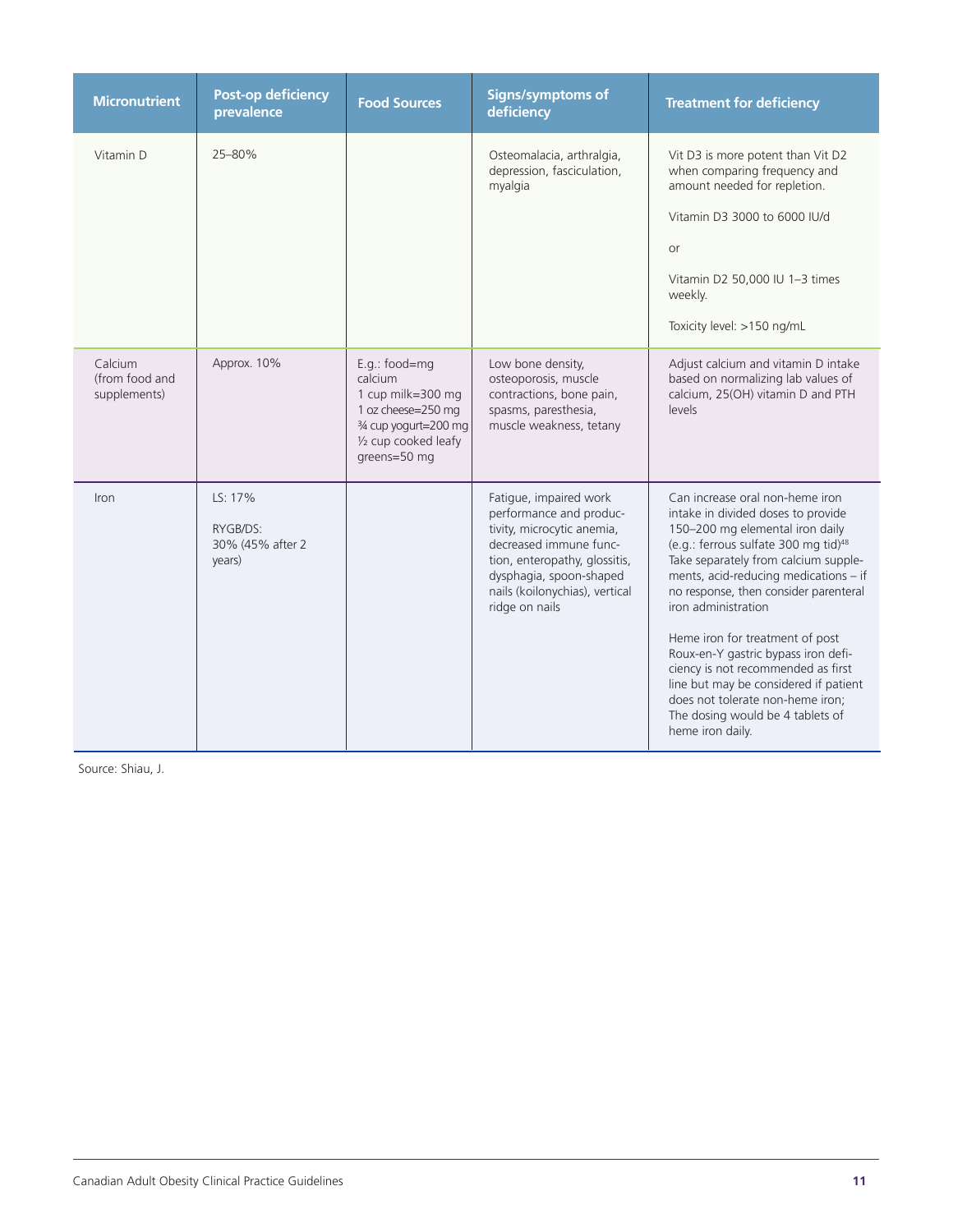## Table 3: Clinical Features that Patients Might Present Post-Bariatric Surgery with Possible Related Nutrient Deficiency<sup>43,47</sup>

| <b>Clinical features</b>                                                    | Possible micronutrient deficiency                                          |
|-----------------------------------------------------------------------------|----------------------------------------------------------------------------|
| Hair                                                                        |                                                                            |
| Alopecia                                                                    | Iron, zinc, biotin, protein deficiency                                     |
| Corkscrew hair                                                              | Vitamin C                                                                  |
|                                                                             |                                                                            |
| <b>Eves</b>                                                                 |                                                                            |
| Night blindness, ocular xerosis, keratomalacia, Bitot's spots               | Vitamin A                                                                  |
| Ophthalmoplegia                                                             | Thiamine, vitamin E                                                        |
| Optic neuropathy                                                            | B12, thiamine (Wernicke), copper (rarely folate)                           |
| Face/skin                                                                   |                                                                            |
| Dermatitis: hyperpigmentation around sun-exposed skin: face, neck and hands | Niacin                                                                     |
| impaired wound healing                                                      | Zinc, Vit C, protein deficiency,                                           |
| Petechia, purpura                                                           | Vit C, Vit K                                                               |
|                                                                             |                                                                            |
| Mouth                                                                       |                                                                            |
| Soreness, burning                                                           | Riboflavin (B2)                                                            |
| Angular stomatitis or cheilitis                                             | B2, niacin, iron, B6, B12; or vitamin A toxicity                           |
| Pica                                                                        | Iron, zinc                                                                 |
| Hypogeusia or dysgeusia                                                     | Zinc                                                                       |
| Glossitis (sore, swollen, red and smooth tonque)                            | Folate, riboflavin, niacin, B6, B2, folate, severe iron deficiency         |
| Gingival bleeding                                                           | Vitamin C, niacin, folate, zinc, severe vitamin D deficiency; or vitamin A |
|                                                                             | toxicity                                                                   |
| Beefy red tongue                                                            | Folate, niacin, B12                                                        |
| <b>Nails</b>                                                                |                                                                            |
| Beau's lines (transverse ridges, horizontal grooves)                        | Zinc, protein, calcium                                                     |
| Koilonychia                                                                 | Iron, protein, anemia                                                      |
| Splinter hemorrhage                                                         | Vitamin C                                                                  |
| Brittle, soft, dry, weak, thin; split easy                                  | Magnesium; or vitamin A toxicity and selenium toxicity                     |
|                                                                             |                                                                            |
| Musculoskeletal                                                             |                                                                            |
| Bone pain                                                                   | Vitamin D                                                                  |
| Calf tenderness, absent deep tendon reflexes, foot and wrist drop           | Thiamine                                                                   |
| Peripheral neuropathy, tingling, "pins and needles"                         | Folate, B6, pantothenic acid, phosphate, thiamine, B12                     |
| Muscle twitching, convulsions, tetany                                       | Calcium, vitamin D, Mg deficiency, B6 (or excess Mg and B6)                |
| Muscle cramps                                                               | Chloride, sodium, potassium, magnesium, calcium, vitamin, dehydration      |
| Muscle pain                                                                 | Vitamin D, biotin                                                          |
| Sexual                                                                      |                                                                            |
| Hypogonadism, erectile dysfunction                                          | Zinc                                                                       |
|                                                                             |                                                                            |
| Hematology                                                                  |                                                                            |
| Anemia and fatigue                                                          | Protein, zinc, copper, selenium                                            |
| Microcytic anemia                                                           | Iron, copper, pyridoxine, vitamin E                                        |
| Macrocytic anemia                                                           | B12, folate                                                                |
| Neutropenia                                                                 | Copper                                                                     |
| Nervous System                                                              |                                                                            |
| Ataxia                                                                      | B12, copper                                                                |
| Myelopathy                                                                  | B2, copper (rarely folate, vitamin E)                                      |
| Polyradiculopathy                                                           | Thiamine                                                                   |
| Neuropathy                                                                  | B12, thiamine (Wernicke), copper (rarely pyridoxine, folate, niacin,       |
|                                                                             | vitamin E)                                                                 |
| Myopathy                                                                    | Vitamin D, vitamin E                                                       |
| Dementia                                                                    | Niacin, B12                                                                |
| Amnesia, hallucinations, confabulation                                      | Thiamine (Korsakoff)                                                       |
| Confusion, encephalopathy                                                   | Thiamine (Wernicke), B12                                                   |
|                                                                             |                                                                            |
| Heart                                                                       |                                                                            |
| Cardiomyopathy                                                              | Selenium                                                                   |
| Heart failure                                                               | Thiamine                                                                   |
|                                                                             |                                                                            |

Source: Shiau, J.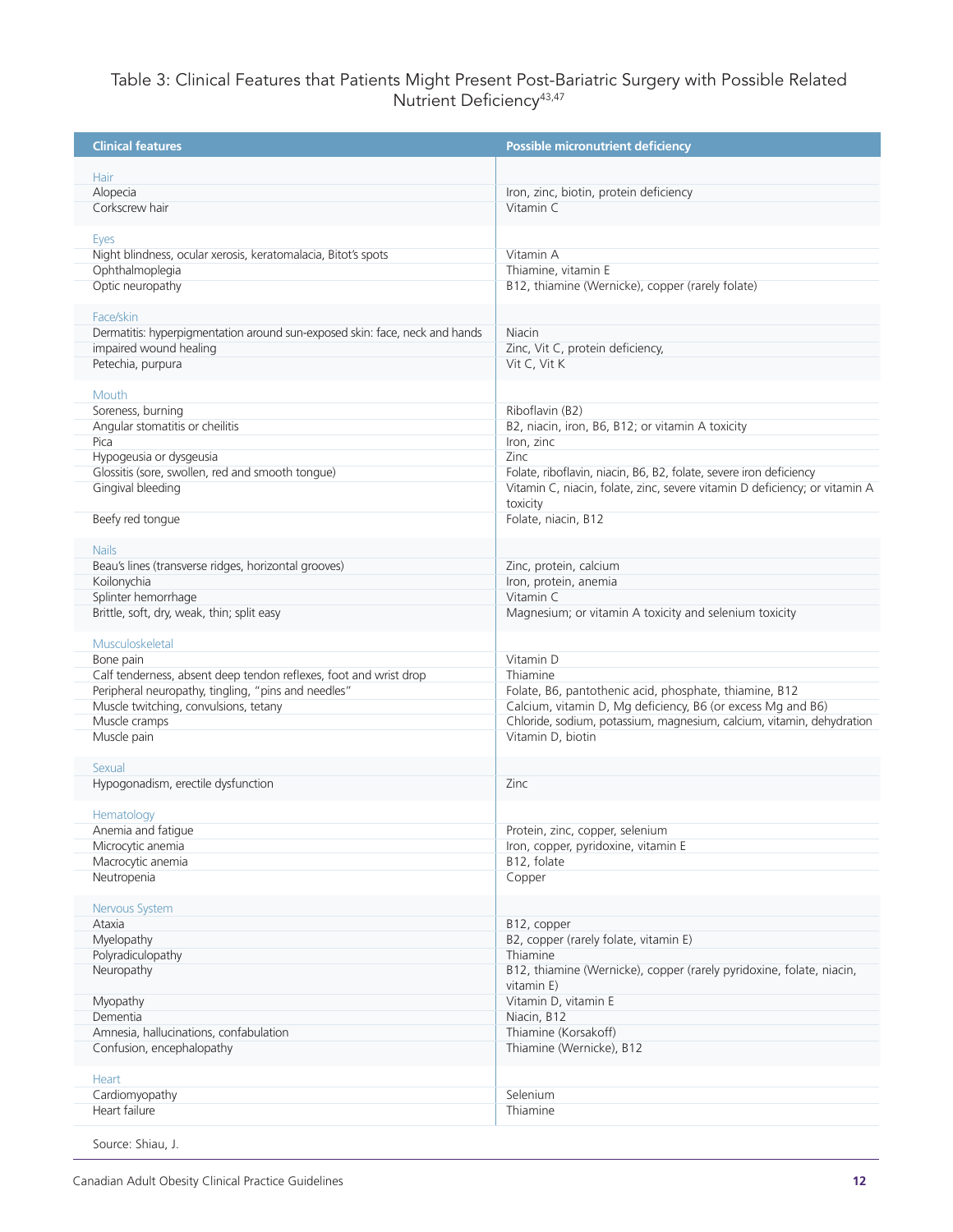## Table 4: Pharmacotherapy After Bariatric Surgery

| <b>Increased concentration</b>                                                                                                                    | <b>Decreased concentration</b>                                                                                                                                                                                                                                                                                       |
|---------------------------------------------------------------------------------------------------------------------------------------------------|----------------------------------------------------------------------------------------------------------------------------------------------------------------------------------------------------------------------------------------------------------------------------------------------------------------------|
| Atorvastatin short-term 8 weeks <sup>49</sup><br>Metformin <sup>42</sup><br>Morphine <sup>50</sup><br>Acetaminophen<br>Moxifloxacin <sup>51</sup> | Atorvastatin long-term 2 years <sup>49</sup><br>Levothyroxine <sup>38</sup><br>Cyclosporin <sup>38</sup><br>Phenytoin <sup>38</sup><br>Rifampin <sup>38</sup><br>Sertraline<br>SRI (SSRI more likely to decrease than SNRI) reduced at 1 month and<br>then normal at 1 year <sup>52</sup><br>Tamoxifen <sup>53</sup> |

#### **List of medications not to be crushed**

Alendronate, bisacodyl, bupropion, ciprofloxacin, diltiazem, dipyridamole/ASA, divalproex, felodipine, ferrous sulfate, fexofenadine, finasteride, glipizide, lansoprazole, lithium, loratadine, metformin, metoprolol, morphine, nifedipine, omeprazole, pantoprazole, phenytoin, piroxicam, prednisolone, pseudoephedrine, rabeprazole, tamsulosin, verapamil<sup>39</sup>

Source: Shiau, J.

Downloaded from: <https://obesitycanada.ca/guidelines/postop>

This work is licensed under a Creative Commons [Attribution-NonCommercial-NoDerivatives](https://creativecommons.org/licenses/by-nc-nd/4.0/) 4.0 International License (CC BY-NC-ND 4.0)

The summary of the Canadian Adult Obesity Clinical Practice Guideline is published in the Canadian Medical [Association](https://www.cmaj.ca/lookup/doi/10.1503/cmaj.191707) Journal, and contains information on the full methodology, management of authors' competing interests, a brief overview of all recommendations and other details. More detailed guideline chapters are published on the Obesity Canada website at [www.obesitycanada.ca/guidelines.](https://obesitycanada.ca/guidelines/)

#### **Correspondence:**

guidelines@obesitynetwork.ca

### **References**

- 1. Petasne Nijamkin M, Campa A, Samiri Nijamkin S, Sosa J. Comprehensive behavioral-motivational nutrition education improves depressive symptoms following bariatric surgery: A randomized, controlled trial of obese hispanic Americans. J Nutr Educ Behav. 2013;45(6):620-626. doi:10.1016/j.jneb.2013.04.264
- 2. Nijamkin MP, Campa A, Sosa J, Baum M, Himburg S, Johnson P. Comprehensive Nutrition and Lifestyle Education Improves Weight Loss and Physical Activity in Hispanic Americans Following Gastric Bypass Surgery: A Randomized Controlled Trial. J Acad Nutr Diet. 2012;112(3):382-390. doi:10.1016/j.jada.2011.10.023 LK
- 3. Sarwer DB, Moore RH, Spitzer JC, Wadden TA, Raper SE, Williams NN. A pilot study investigating the efficacy of postoperative dietary counseling to improve outcomes after bariatric surgery. Surg Obes Relat Dis. 2012;8(5):561-568. doi:10.1016/j.soard.2012.02.010
- 4. Swenson BR, Saalwachter Schulman A, Edwards MJ, et al. The Effect of a Low-Carbohydrate, High-Protein Diet on Post Laparoscopic Gastric Bypass Weight Loss: A Prospective Randomized Trial. J Surg Res. 2007;142(2):308-313. doi:10.1016/j.jss.2007.02.052
- Sherf-Dagan S, Zelber-Sagi S, Zilberman-Schapira G, et al. Probiotics administration following sleeve gastrectomy surgery: A randomized double-blind trial. Int J Obes. 2018;42(2):147-155. doi:10.1038/ijo.2017.210
- 6. Clements RH, Saraf N, Kakade M, Yellumahanthi K, White M, A HJ. Nutritional effect of oral supplement enriched in beta-hydroxy-beta- methylbutyrate, glutamine and arginine on resting metabolic rate after laparoscopic gastric bypass. Surg Endosc Other Interv Tech. 2011;25(5):1376-1382. doi:10.1038/jid.2014.371
- 7. Wee CC, Mukamal KJ, Huskey KW, et al. High-risk alcohol use after weight loss surgery. Surg Obes Relat Dis. 2014;10(3):508-513. doi:10.1016/j.soard.2013.12.014
- 8. Woodlief TL, Carnero EA, Standley RA, et al. Dose response of exercise training following roux-en-Y gastric bypass surgery: A randomized trial. Obesity. 2015;23(12):2454-2461. doi:10.1002/oby.21332
- 9. Egberts K, Brown WA, Brennan L, O'Brien PE. Does exercise improve weight loss after bariatric surgery? A systematic review. Obes Surg. 2012;22(2):335-341. doi:10.1007/s11695-011-0544-5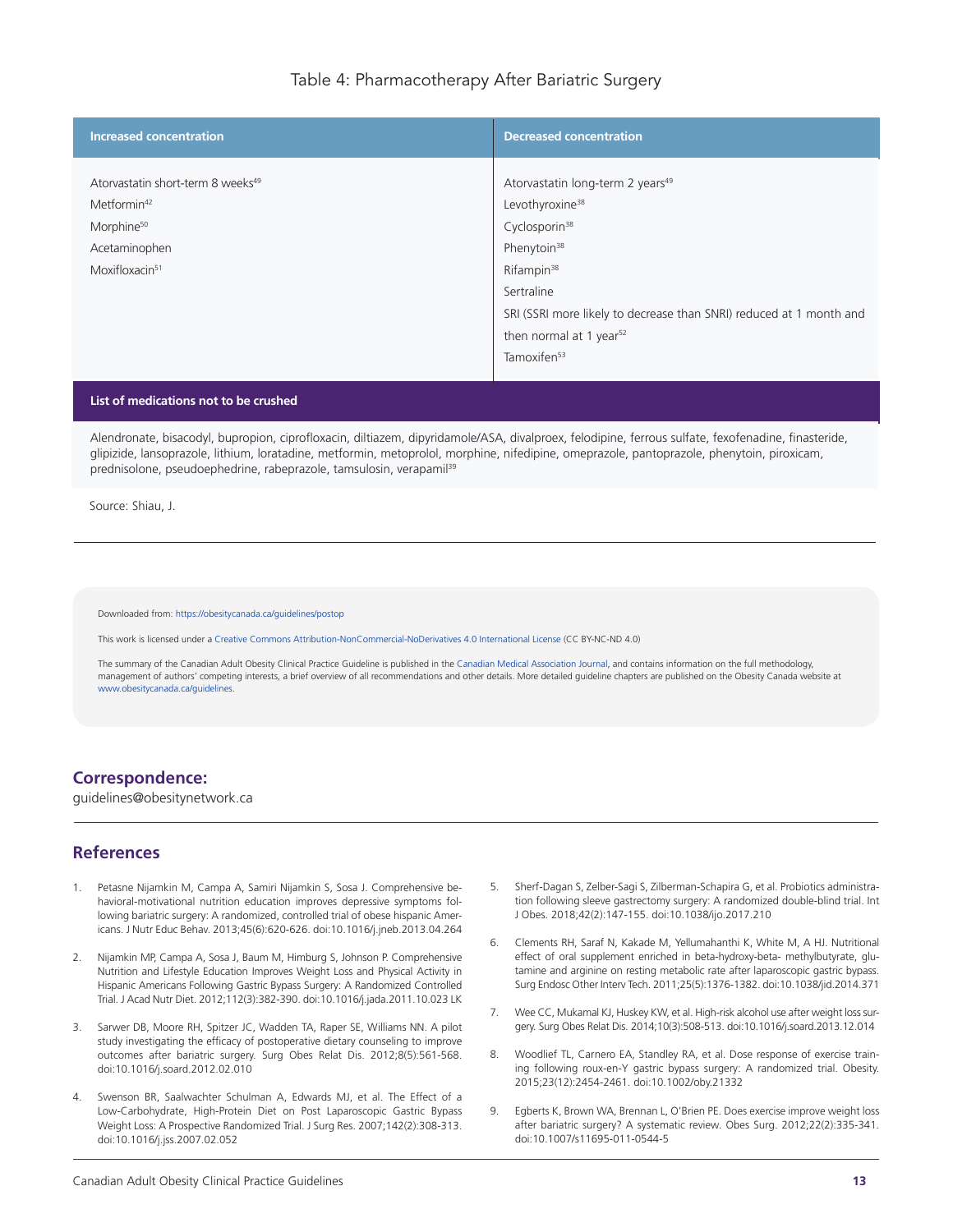- 10. Mundbjerg LH, Stolberg CR, Cecere S, et al. Supervised Physical Training Improves Weight Loss After Roux-en-Y Gastric Bypass Surgery: A Randomized Controlled Trial. Obesity. 2018;26(5):828-837. doi:10.1002/oby.22143
- 11. Shah M, Snell PG, Rao S, et al. High-volume exercise program in obese bariatric surgery patients: A randomized, controlled trial. Obesity. 2011;19(9):1826- 1834. doi:10.1038/oby.2011.172
- 12. van Beek AP, Emous M, Laville M, Tack J. Dumping syndrome after esophageal, gastric or bariatric surgery: pathophysiology, diagnosis, and management. Obes Rev. 2017;18(1):68-85. doi:10.1111/obr.12467
- 13. Ceppa EP, Ceppa DP, Omotosho PA, Dickerson JA, Park CW, Portenier DD. Algorithm to diagnose etiology of hypoglycemia after Roux-en-Y gastric bypass for morbid obesity: Case series and review of the literature. Surg Obes Relat Dis. 2012;8(5):641-647. doi:10.1016/j.soard.2011.08.008
- 14. Busetto L, Dicker D, Azran C, et al. Practical Recommendations of the Obesity Management Task Force of the European Association for the Study of Obesity for the Post-Bariatric Surgery Medical Management. Obes Facts. 2018;10(6):597-632. doi:10.1159/000481825
- 15. Crawford MR, Pham N, Khan L, Bena JF, Schauer PR, Kashyap SR. Increased Bone Turnover in Type 2 Diabetes Patients Randomized to Bariatric Surgery Versus Medical Therapy at 5 Years. Endocr Pract. 2017;24(3):256-264. doi:10.4158/EP-2017-0072
- 16. Maghrabi AH, Wolski K, Abood B, et al. Two-year outcomes on bone density and fracture incidence in patients with T2DM randomized to bariatric surgery versus intensive medical therapy. Obesity. 2015;23(12):2344-2348. doi:10.1002/oby.21150
- 17. Sakhaee K, Griffith C, Pak CYC. Biochemical control of bone loss and stone-forming propensity by potassium-calcium citrate after bariatric surgery. Surg Obes Relat Dis. 2012;8(1):67-72. doi:10.1016/j.soard.2011.05.001
- 18. Rousseau C, Jean S, Gamache P, et al. Change in fracture risk and fracture pattern after bariatric surgery: Nested case-control study. BMJ. 2016;354:i3794. doi:10.1136/bmj.i3794
- 19. Muschitz C, Kocijan R, Haschka J, et al. The Impact of Vitamin D, Calcium, Protein Supplementation, and Physical Exercise on Bone Metabolism after Bariatric Surgery: The BABS Study. J Bone Miner Res. 2016;31(3):672-682. doi:10.1002/jbmr.2707
- 20. Rodríguez-Carmona Y, López-Alavez FJ, González-Garay AG, Solís-Galicia C, Meléndez G, Serralde-Zúñiga AE. Bone mineral density after bariatric surgery: A systematic review. Int J Surg. 2014;12(9):976-982. doi:10.1016/j.ijsu.2014.08.002
- 21. Mechanick Jl, Kushner RF, Sugerman HJ, et al. American Association of Clinical Endocrinologists, The Obesity Society, and American Society for Metabolic & Bariatric Surgery Medical guidelines for clinical practice for the perioperative nutritional, metabolic, and nonsurgical support of the bariatric. Obesity. 2009;14(S1):1-83. doi:10.1038/oby.2009.28
- 22. Bhatti UH, Duffy AJ, Roberts KE, Shariff AH. Nephrolithiasis after bariatric surgery: A review of pathophysiologic mechanisms and procedural risk. Int J Surg. 2016;36:618-623. doi:10.1016/j.ijsu.2016.11.025
- 23. Mechanick JI, Youdim A, Jones DB, et al. Clinical practice guidelines for the perioperative nutritional, metabolic, and nonsurgical support of the bariatric surgery patient-2013 update: Cosponsored by American association of clinical endocrinologists, the obesity society and American Society. Obesity. 2013;21(SUPPL. 1):S1-S27. doi:10.1002/oby.20461
- 24. Benjamin K. Canales, M.D., M.P.H.a and Marquerite Hatch P. Canales, B. K., & Hatch, M. (2014). Kidney stone incidence and metabolic urinary changes after modern bariatric surgery: review of clinical studies, experimental models, and prevention strategies. Surg Obes Relat Dis. 2014;10(4):734-742. doi:10.1016/j. soard.2014.03.026.KIDNEY
- 25. Okombo J, Liebman M. Probiotic-induced reduction of gastrointestinal oxalate absorption in healthy subjects. Urol Res. 2010;38(3):169-178. doi:10.1007/ s00240-010-0262-9
- 26. Woodard GA, Encarnacion B, Downey JR, et al. Probiotics improve outcomes after roux-en-Y gastric bypass surgery: A prospective randomized trial. J Gastrointest Surg. 2009;13(7):1198-1204. doi:10.1007/s11605-009-0891-x
- 27. Tindle HA, Omalu B, Courcoulas A, Marcus M, Hammers J, Kuller LH. Risk of suicide after long-term follow-up from bariatric surgery. Am J Med. 2010;123(11):1036-1042. doi:10.1016/j.amjmed.2010.06.016
- 28. Chen EY, Fettich KC, Mccloskey MS. Correlates of suicidal ideation and/or behavior in bariatric-surgery-seeking individualswith severe obesity. Cris J Cris Interv Suicide. 2012;33(3):137-143. doi:10.1027/0227-5910/a000115
- 29. Kushner R., Sorensen K. Prevention of Weight Regain Following Bariatric Surgery. Curr Obes Rep. 2015;4(2):198-206.
- 30. Beck NN, Johannsen M, Støving RK, Mehlsen M, Zachariae R. Do postoperative psychotherapeutic interventions and support groups influence weight loss following bariatric surgery? A systematic review and meta-analysis of randomized and nonrandomized trials. Obes Surg. 2012;22(11):1790-1797. doi:10.1007/s11695-012-0739-4
- 31. Wild B, Hünnemeyer K, Sauer H, et al. Sustained effects of a psychoeducational group intervention following bariatric surgery: follow-up of the randomized controlled BaSE study. Surg Obes Relat Dis. 2017;13(9):1612-1618. doi:10.1016/j.soard.2017.03.034
- 32. Jakobsen GS, Skottheim IB, Sandbu R, et al. Long-term effects of gastric bypass and duodenal switch on systemic exposure of atorvastatin. Surg Endosc. 2013;27(6):2094-2101. doi:10.1007/s00464-012-2716-3
- 33. Stanford FC, Alfaris N, Gomez G, et al. The utility of weight loss medications after bariatric surgery for weight regain or inadequate weight loss: A multi-center study. Surg Obes Relat Dis. 2017;13(3):491-500. doi:10.1016/j.soard.2016.10.018
- 34. Sjöström L, Lindroos AK, Peltonen M, et al. Lifestyle, diabetes, and cardiovascular risk factors 10 years after bariatric surgery. N Engl J Med. 2004;351(26):2683- 2693. doi:10.1056/NEJMoa035622
- 35. Gorgojo-Martínez JJ, Feo-Ortega G, Serrano-Moreno C. Effectiveness and tolerability of liraglutide in patients with type 2 diabetes mellitus and obesity after bariatric surgery. Surg Obes Relat Dis. 2016;12(10):1856-1863. doi:10.1016/j.soard.2016.02.013
- 36. Pajecki D, Halpern A, Cercato C, Mancini M, Cleva R DE, Aurélio Santo M. Short-term use of liraglutide in the management of patients with weight regain after bariatric surgery. Rev Col Bras Cir. 2012;40(3):191-195.
- 37. Hanipah ZN, Nasr EC, Bucak E, et al. Efficacy of adjuvant weight loss medication after bariatric surgery. Surg Obes Relat Dis. 2018;14(1):93-98.
- 38. Padwal R, Brocks D, Sharma AM. A systematic review of drug absorption following bariatric surgery and its theoretical implications. Obes Rev. 2010;11(1):41- 50. doi:10.1111/j.1467-789X.2009.00614.x
- 39. Sardo P, Walker JH. Bariatric surgery: Impact on medication management. Hosp Pharm. 2008;43(2):113-120. doi:10.1310/hpj4302-113
- 40. Azran C, Wolk O, Zur M, et al. Oral drug therapy following bariatric surgery: an overview of fundamentals, literature and clinical recommendations. Obes Rev. 2016;17(11):1050-1066. doi:10.1111/obr.12434
- 41. Yska JP, Gertsen S, Flapper G, Emous M, Wilffert B, van Roon EN. NSAID Use after Bariatric Surgery: a Randomized Controlled Intervention Study. Obes Surg. 2016;26(12):2880-2885. doi:10.1007/s11695-016-2218-9
- 42. Wenger NK. Prevention of cardiovascular disease: Highlights for the clinician of the 2013 american college of cardiology/American heart association guidelines. Clin Cardiol. 2014;37(4):239-251. doi:10.1002/clc.22264
- 43. Parrott J, N RD, Frank L, et al. American Society for Metabolic and Bariatric Surgery Integrated Health Nutritional Guidelines for the Surgical Weight Loss Patient 2016 Update : Micronutrients. Surg Obes Relat Dis. 2017;13(5):727- 741. doi:10.1016/j.soard.2016.12.018
- 44. Carlin AM, Rao DS, Yager KM, Parikh NJ, Kapke A. Treatment of vitamin D depletion after Roux-en-Y gastric bypass: a randomized prospective clinical trial. Surg Obes Relat Dis. 2009;5(4):444-449.
- 45. Luger M, Kruschitz R, Kienbacher C, et al. Vitamin D 3 Is Superior to Conventional Supplementation After Weight Loss Surgery in Vitamin D-Deficient Morbidly Obese Patients : a Double-Blind. Obes Surg. 2017;27(5):1196-1207. doi:10.1007/s11695-016-2437-0